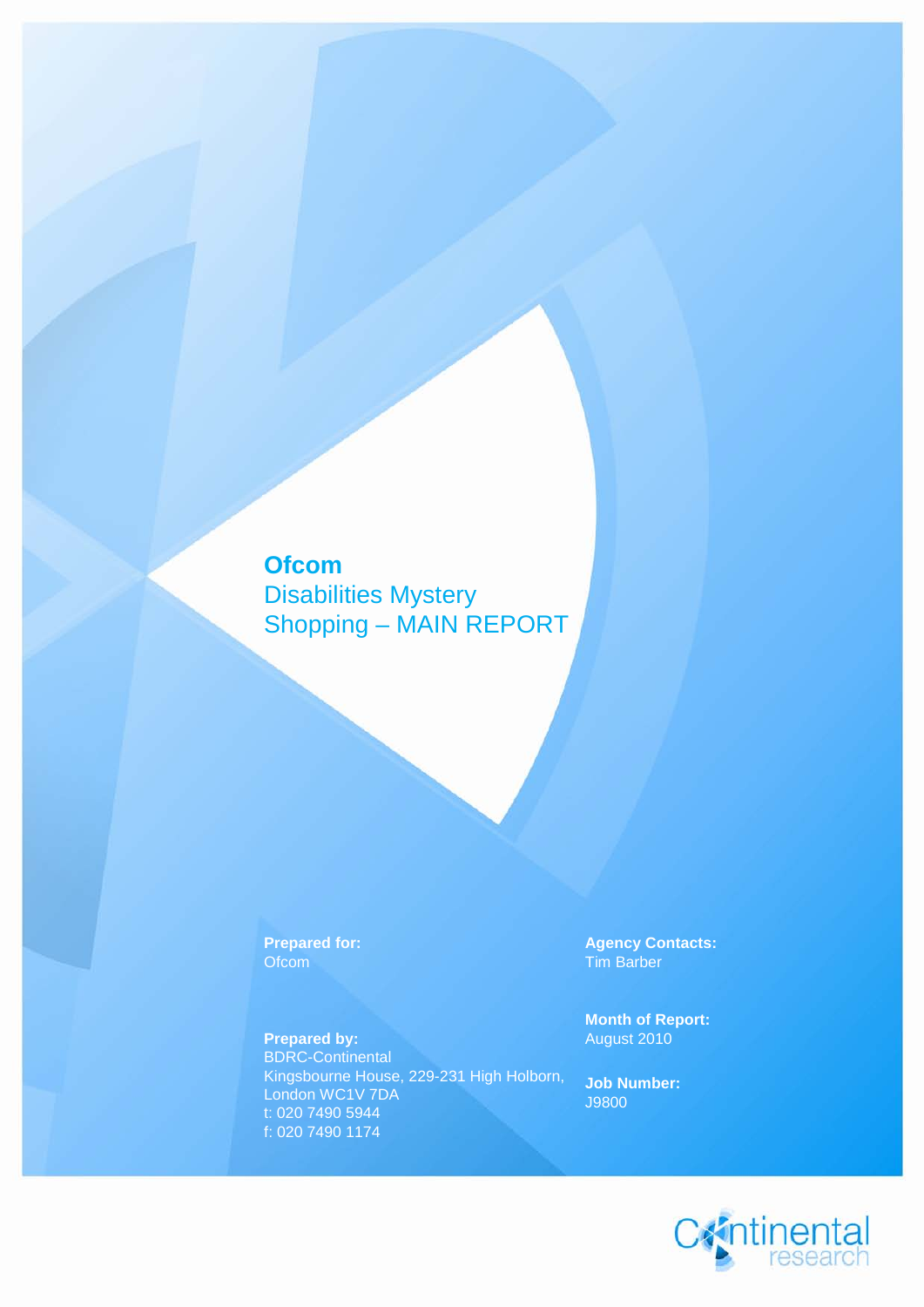Title



# Page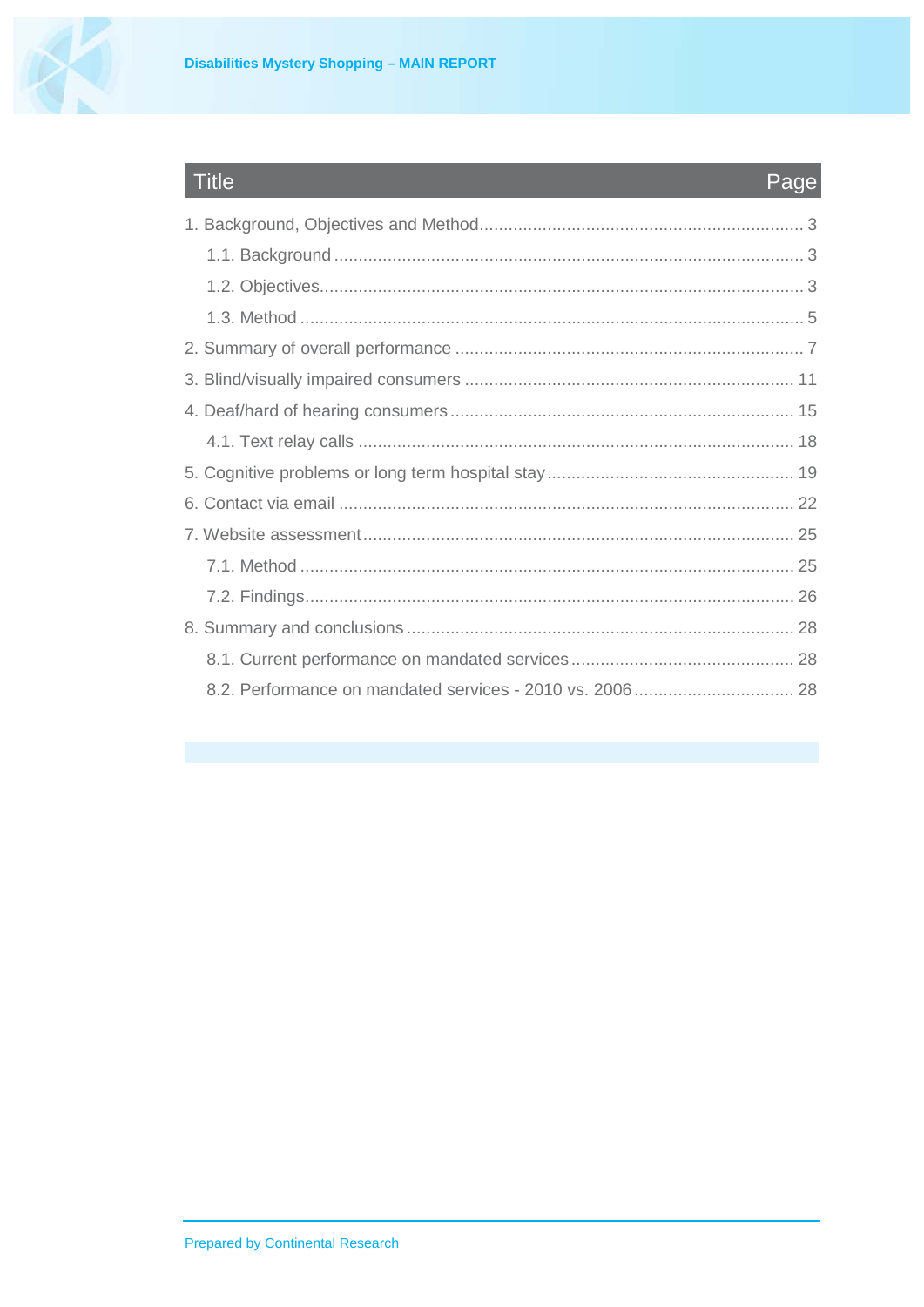

### <span id="page-2-0"></span>1. - Background, Objectives and Method

#### <span id="page-2-1"></span>**1.1. Background**

In 2009-10, Continental Research carried out mystery shopping on behalf of Ofcom, to determine what information the major fixed and mobile telecoms providers provide to consumers with disabilities about products and services that are designed to benefit them. This followed similar research conducted in 2004 and 2006.

The following eight providers were selected for assessment on the basis of having more than 5% market share (at the time the research was commissioned):<sup>[1](#page-2-3)</sup>

- $-BT$
- **Orange**
- O2
- **TalkTalk**
- T-mobile
- **Virgin Media**
- Vodafone
- 3

This report looks at the findings across these providers.

#### <span id="page-2-2"></span>**1.2. Objectives**

Ofcom was particularly interested to see which of the services mandated under General Condition 15 were mentioned by the providers, both spontaneously and

<span id="page-2-3"></span> $1$  5% of each relevant market – fixed and mobile telephony. Source: Ofcom technology tracker survey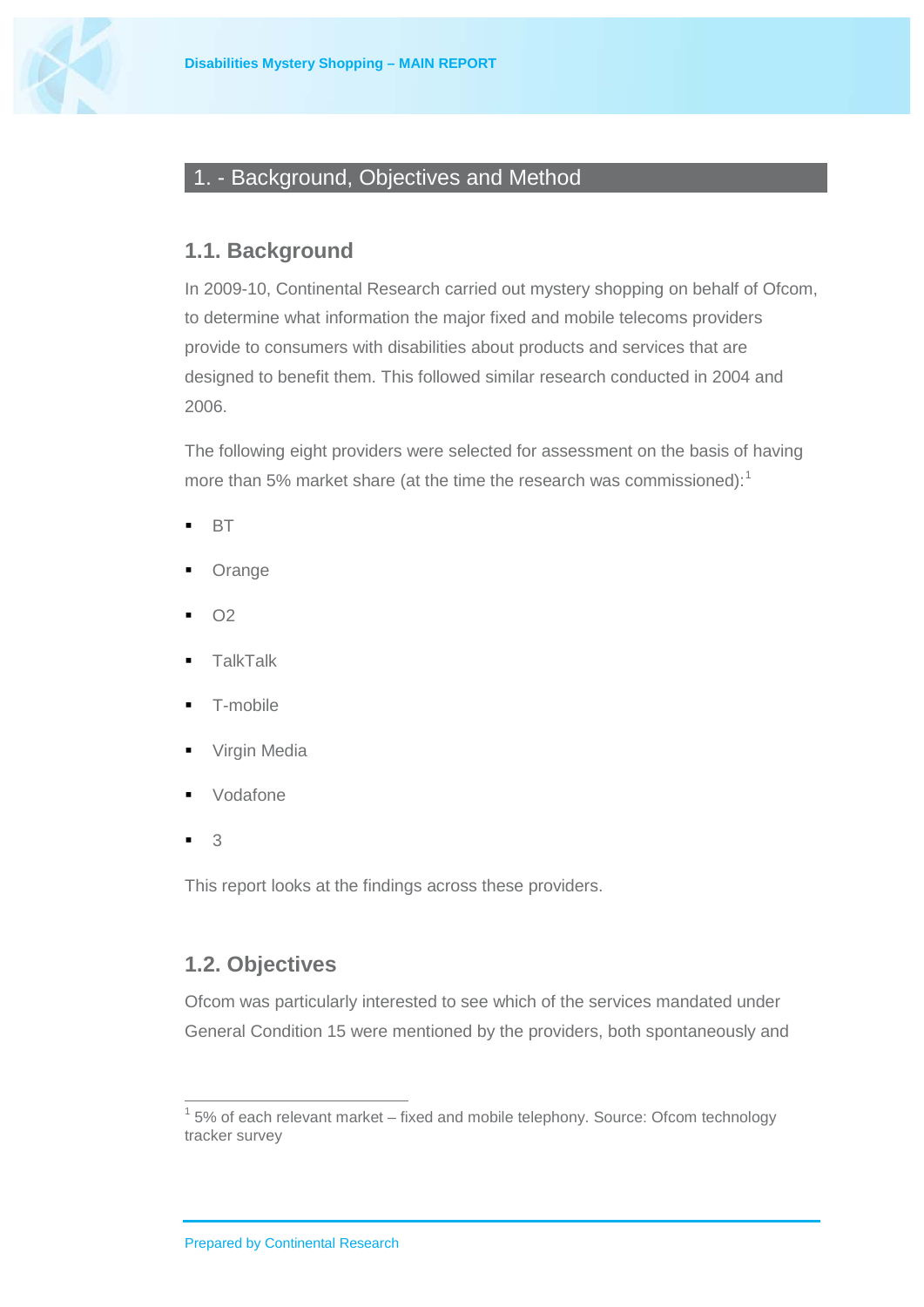

after being prompted by mystery shoppers, to consumers who are (or are calling on behalf of people who are):

- **Blind/visually impaired**
- Deaf/hard of hearing
- **Cognitively impaired or in hospital long term**

For each of the types of disability under consideration, there was a set of specific mandated service aspects that Ofcom wished to see if providers offered when it was appropriate to do so:

#### **Blind/visually impaired:**

- Free directory enquiries (195)
- **Through-connection**
- Bills/contracts in Braille
- **Bills/contracts in large print**
- **Priority fault repair**

#### **Deaf/hard of hearing:**

- Access to text relay service
- Special tariff/money back scheme
- **Priority fault repair (fixed line only)**

#### **Cognitively impaired or in hospital long term:**

- Third party bill management
- **Priority fault repair**

This report focuses on **the specific mandated services** only, and not other services spontaneously mentioned by telecoms providers.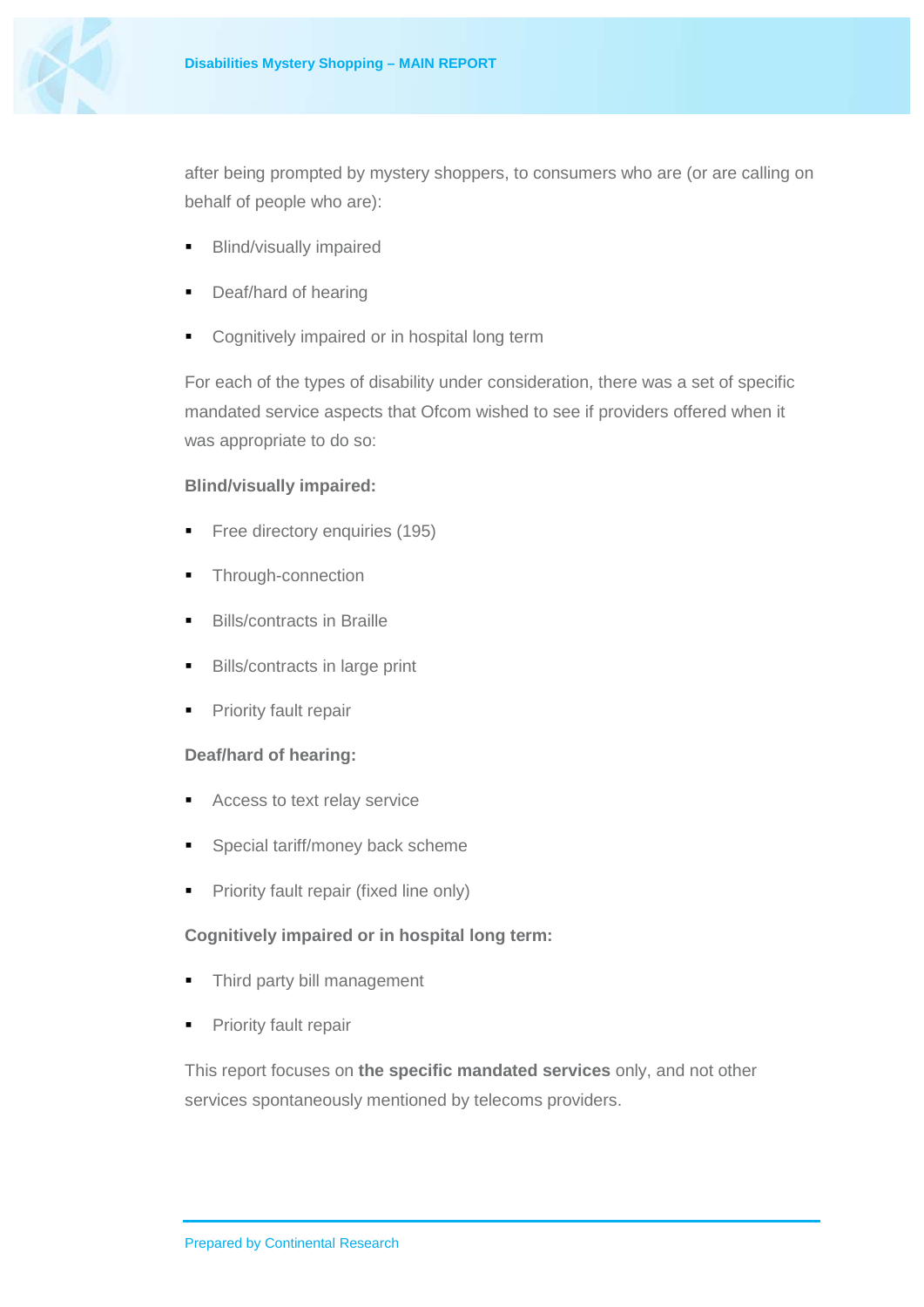

#### **1.3. Method**

<span id="page-4-0"></span>The mystery shopping research, conducted from 23 September 2009 to 12 February 2010, employed multiple forms of contact to test the availability of services for people with disabilities.

In total, across all providers, 1,377 mystery shopping contacts (telephone or email) were made as follows:

- Quantitative research consisting of 1,271 telephone calls (approximately 150 per provider) was conducted to enable relatively robust comparisons between providers to be made.
	- o Includes 51 Text Relay calls (a relay assistant based in a call centre voices over what the deaf person types and types back what is said)
- Additional qualitative research was undertaken to evaluate the responses received when each provider was contacted via email (or their website). 105 contacts were made via email/website contact form (15 per provider, except for Virgin).
	- o Email results are not included within main telephone results reported below

In addition there was also a one-off assessment of each provider's website to get a feel for the quality and quantity of information about services for disabled people that is readily available online.

In order to avoid detection, mystery shopper calls were rotated between daytime and evenings, and weekdays. Calls were made from a mixture of landline numbers, prepaid calling cards and mobiles with unregistered SIMs, and the number of calls per week was kept low.

All mystery shoppers posed as potential customers or relatives of potential customers.

1,271 mystery shopper contacts (excluding email) were made as follows: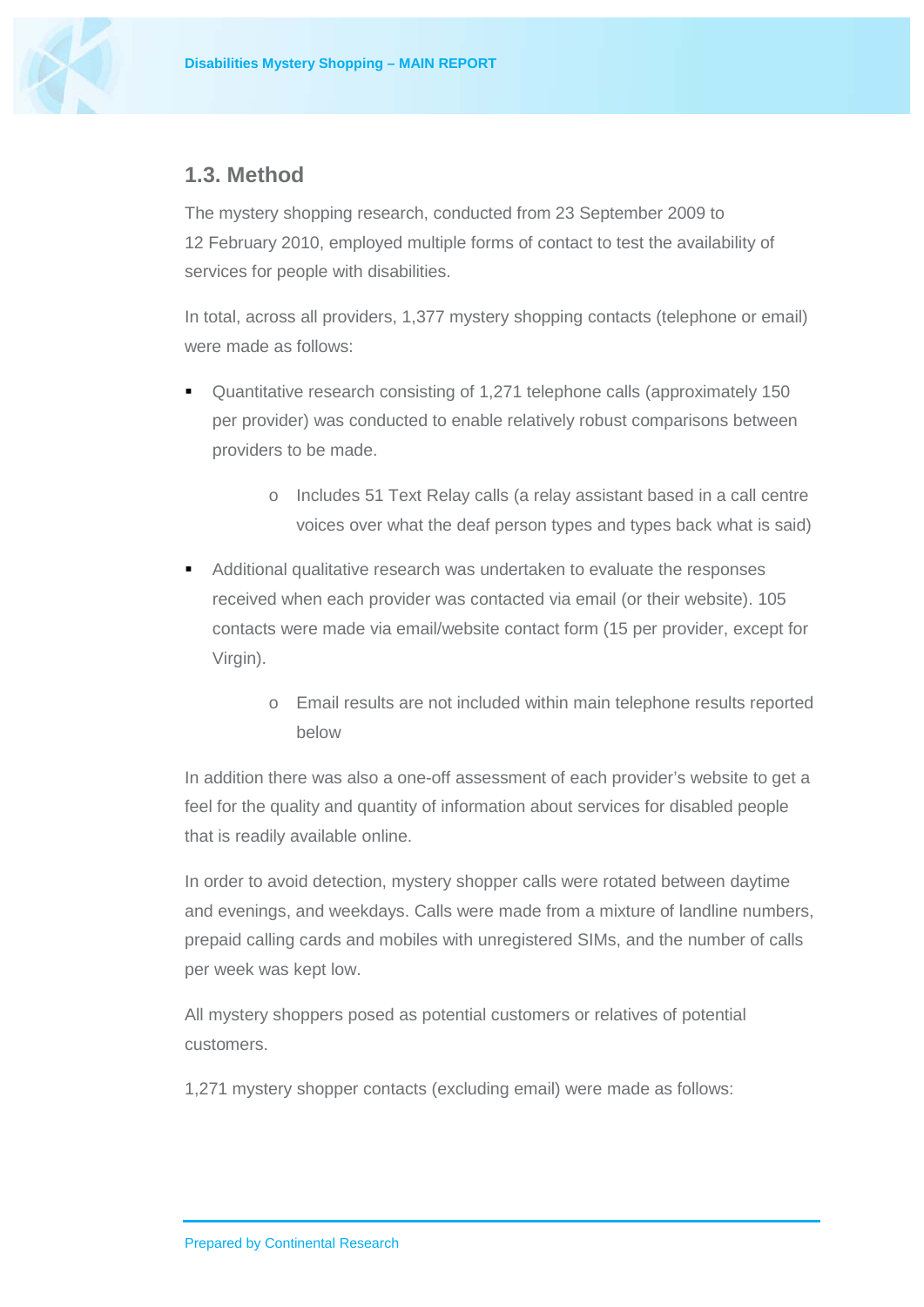

| <b>Disability</b>                        |     |
|------------------------------------------|-----|
| Blind/visually impaired                  | 430 |
| Deaf/hard of hearing                     | 441 |
| Cognitive problems/in hospital long term |     |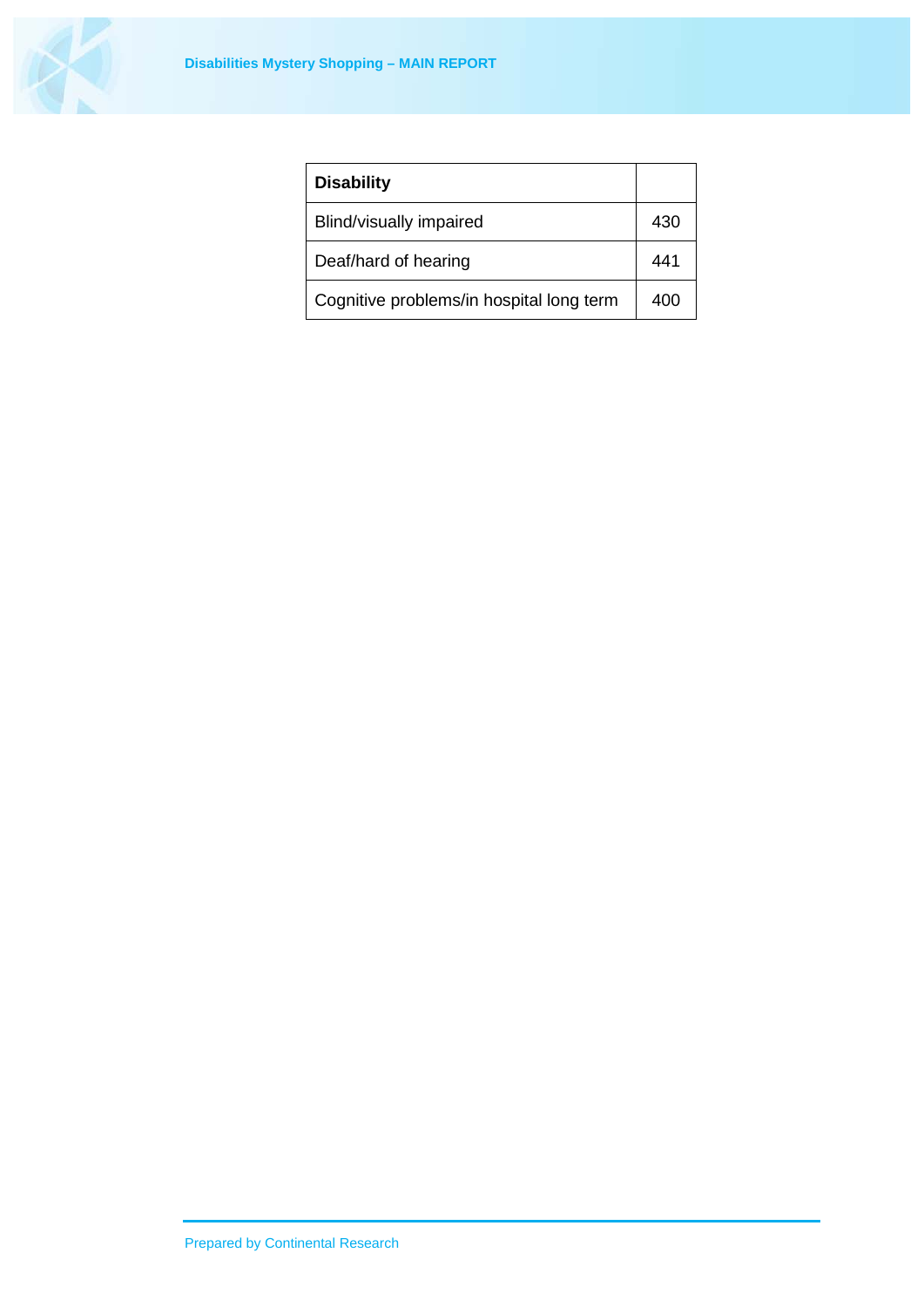

#### <span id="page-6-0"></span>2. Summary of overall performance

This section examines the overall mystery shopping findings from the telephone contacts.

Across all of the eight providers in 2010, in just over a third (37%) of all mystery shopper calls at least one mandated service was spontaneously mentioned. This was a statistically significant **rise** since the previous wave in 2006, when at least one mandated service was spontaneously mentioned in 29% of calls. There were no statistically significant differences between providers' spontaneous responses.

In total (either spontaneously or after prompting), at least one mandated service was mentioned in three-quarters of all calls across the other providers (see figure 1). This was a significant **drop** since 2006, where 91% mentioned at least one service after prompting. All providers surveyed performed less well than in 2006 on prompted mentions. Spontaneous and prompted mentions of two or more services were lower.

#### **Figure 1: Proportion of all calls in which at least one mandated service was mentioned**



Source: Q11/12/14/15/18/19 Base: 1271. All phone calls to each provider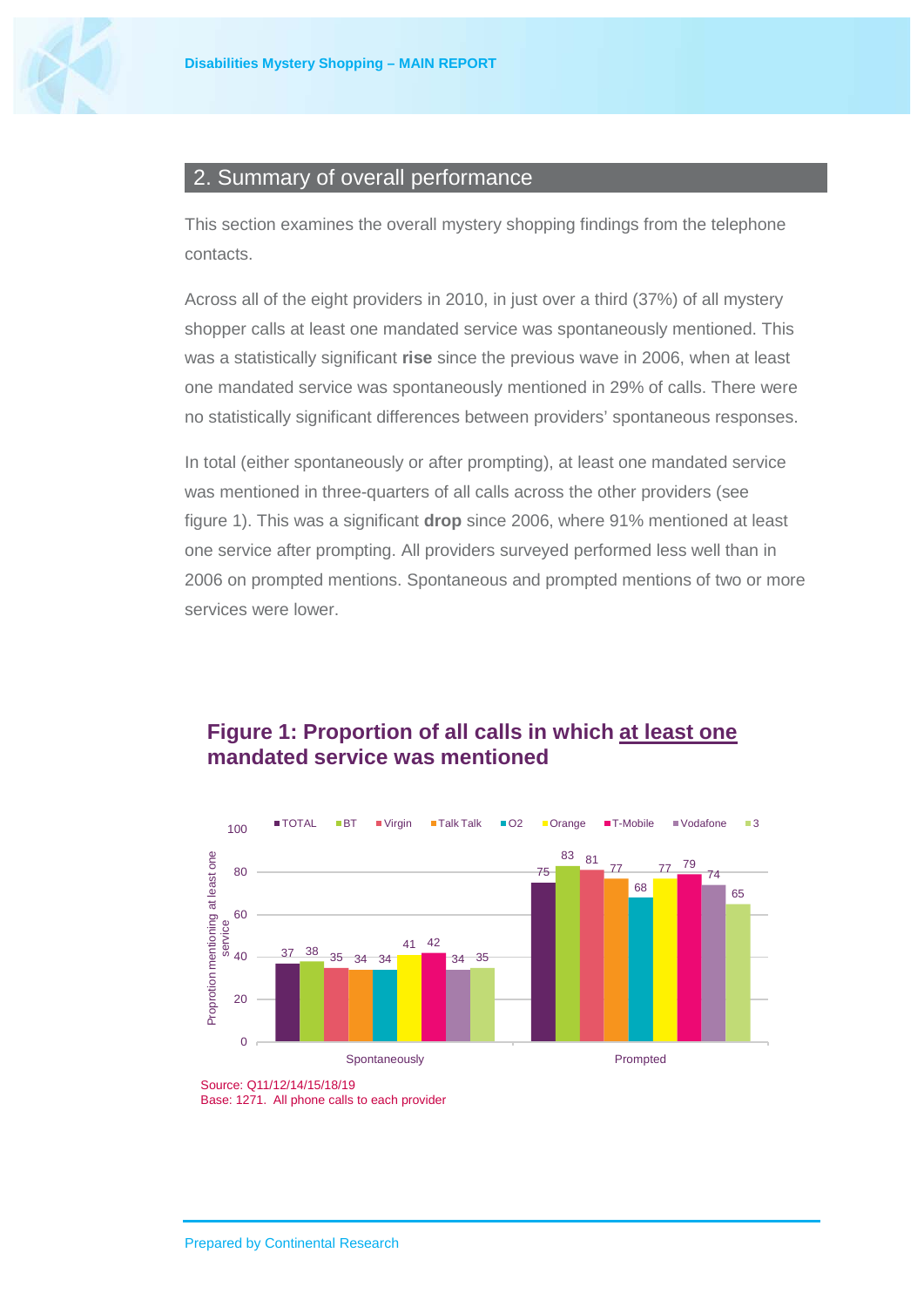

The proportion of calls in which two or more mandated services were mentioned fell to 16% on average, and in just 4% of calls on average were three or more mandated service mentioned (see figure 2). These figures represent no change since the 2006 wave. BT was significantly more likely than other providers to mention more than one mandated service spontaneously.

#### **Figure 2: Proportion of all calls in which one or more mandated services were mentioned spontaneously**



After prompting, just over a third (37%) of all calls led to two or more mandated services being mentioned, and in one in five (18%) of calls were three or more mentioned (see figure 3). These both represent drops (as an average of the providers surveyed) since the previous wave.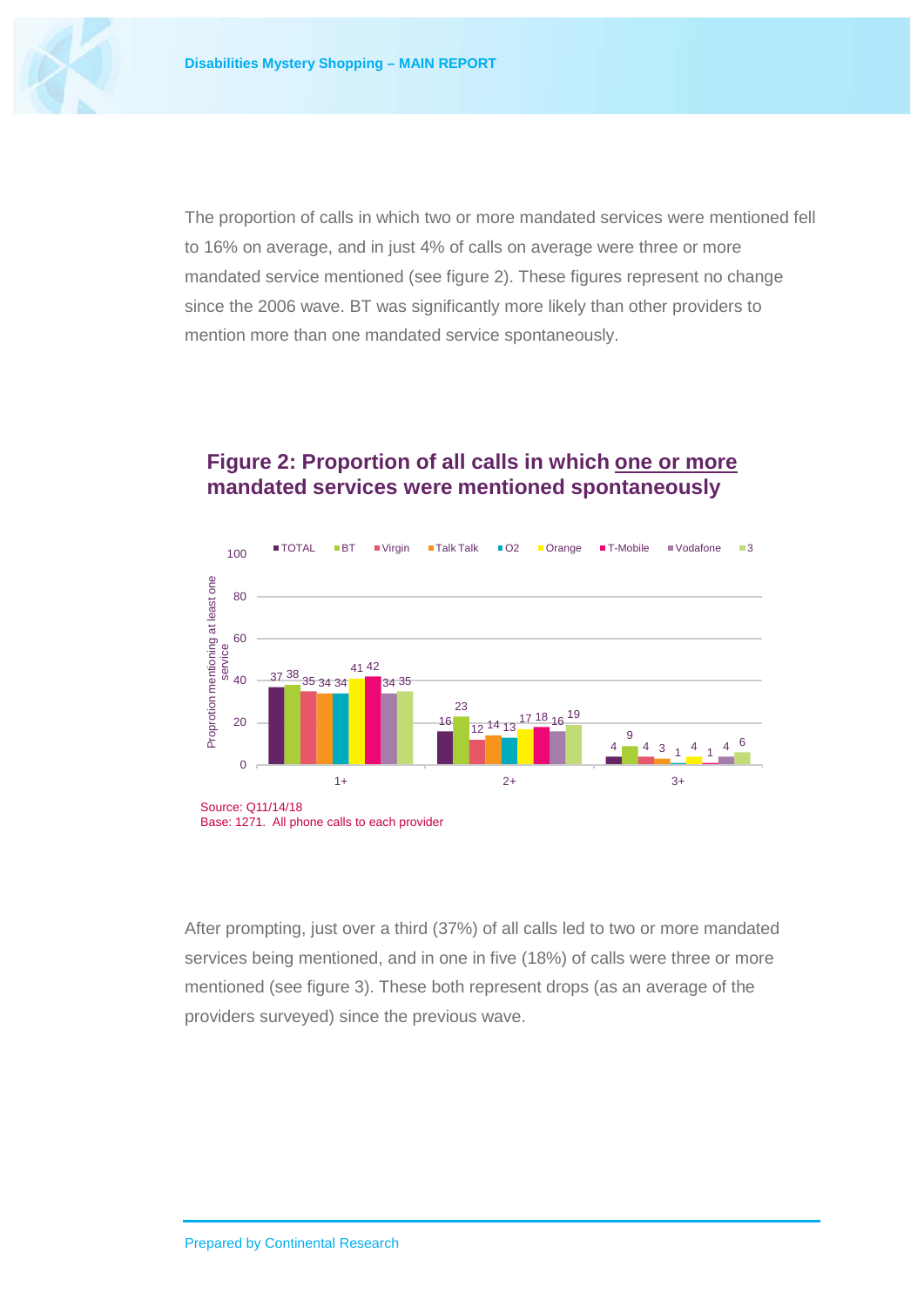



#### **Figure 3: Proportion of all calls in which one or more mandated services were mentioned, including after prompting**

All providers were worse in 2010 after prompting where a comparison could be made (see figure 4). (NTL and Telewest are both now part of Virgin so Virgin has been compared with them; 3 and TalkTalk were not included in the 2006 research.)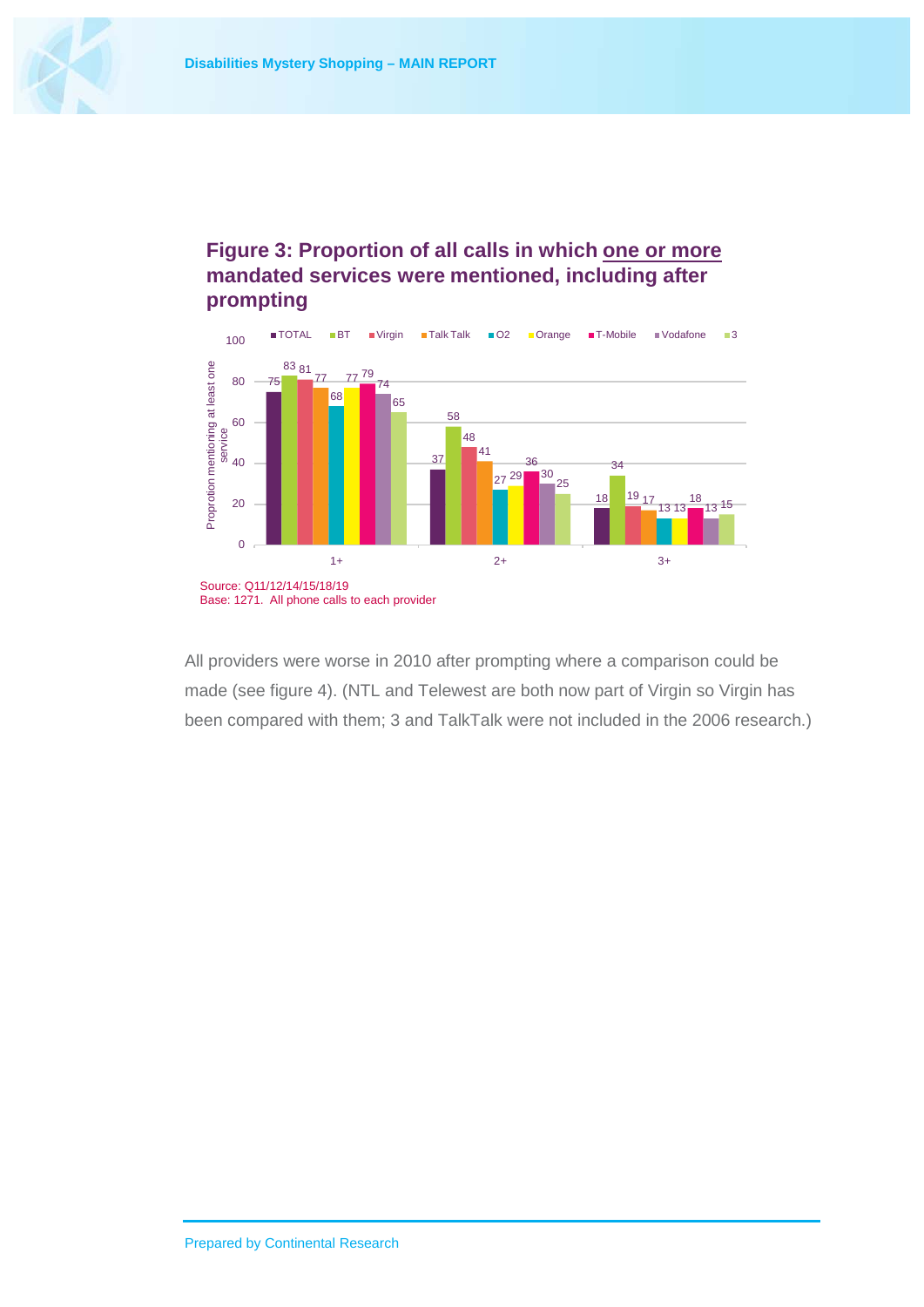

## **Figure 4: Proportion of all calls in which at least one mandated service was mentioned, including after prompting**

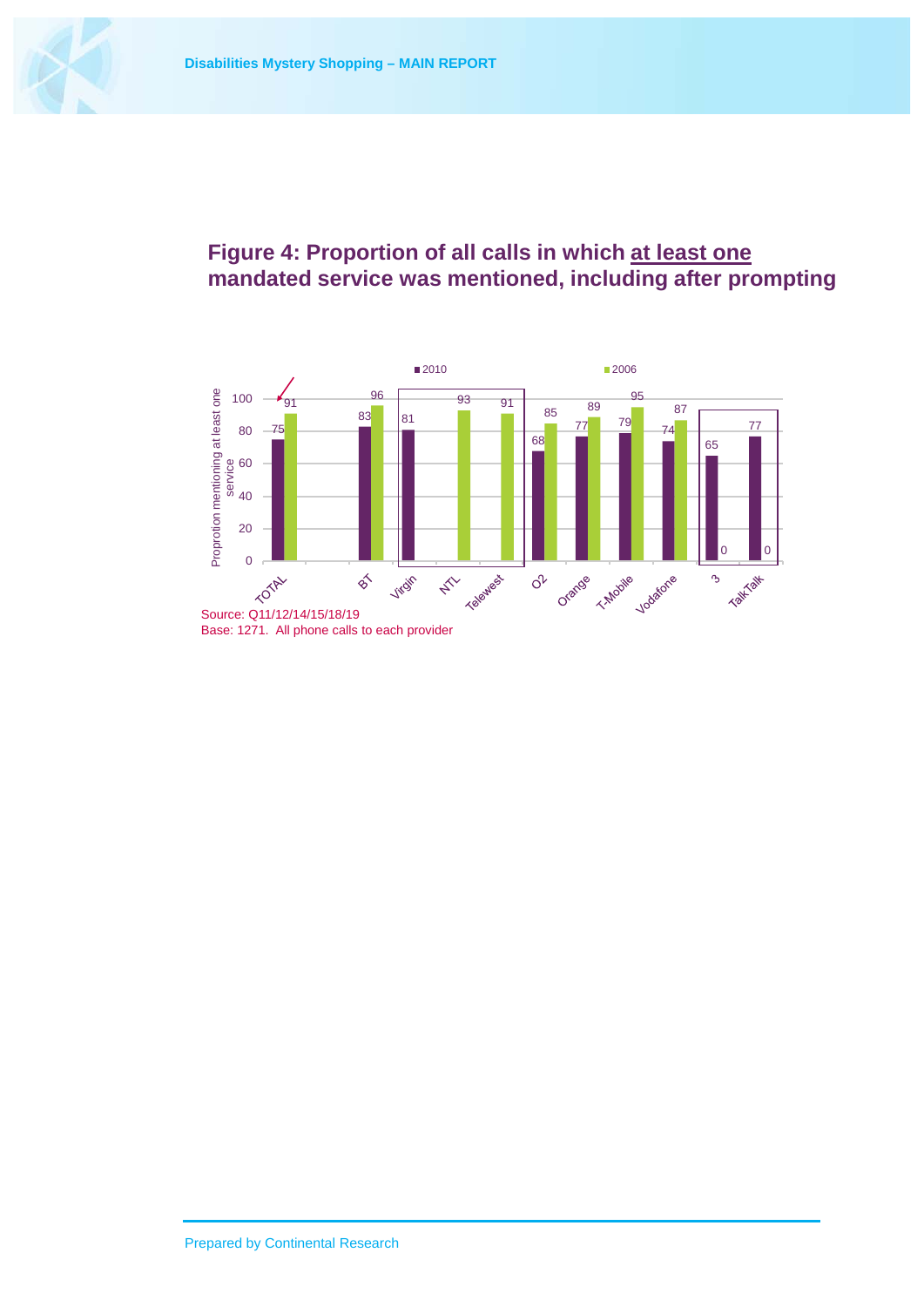

#### <span id="page-10-0"></span>3. Blind/visually impaired consumers

This section specifically examines the results of the telephone contacts enquiring about the services provided for people who are blind or visually impaired.

Where visual impairment was mentioned by the mystery shoppers, providers were more likely to offer at least one mandated service than when other disabilities were mentioned. This may reflect the fact that there are more services mandated that benefit visually impaired customers.

For blind/visually impaired consumers, bills and contracts in Braille or large print were the two most commonly mentioned services overall compared to the other mandated services, in both 2006 and 2010 (see figure 5). There were some significant shifts amongst the lesser mentioned services (priority fault repair and free directory enquiries), and overall providers were significantly **more** likely to mention at least one mandated service in 2010 than in 2006. However, even after prompting, free directory enquiries were only offered in 21% of the calls (70% in 2006) and 19% of the mystery shopping enquiries on behalf of visually impaired customers resulted in the mystery shopper being told that there were no special services for disabled customers.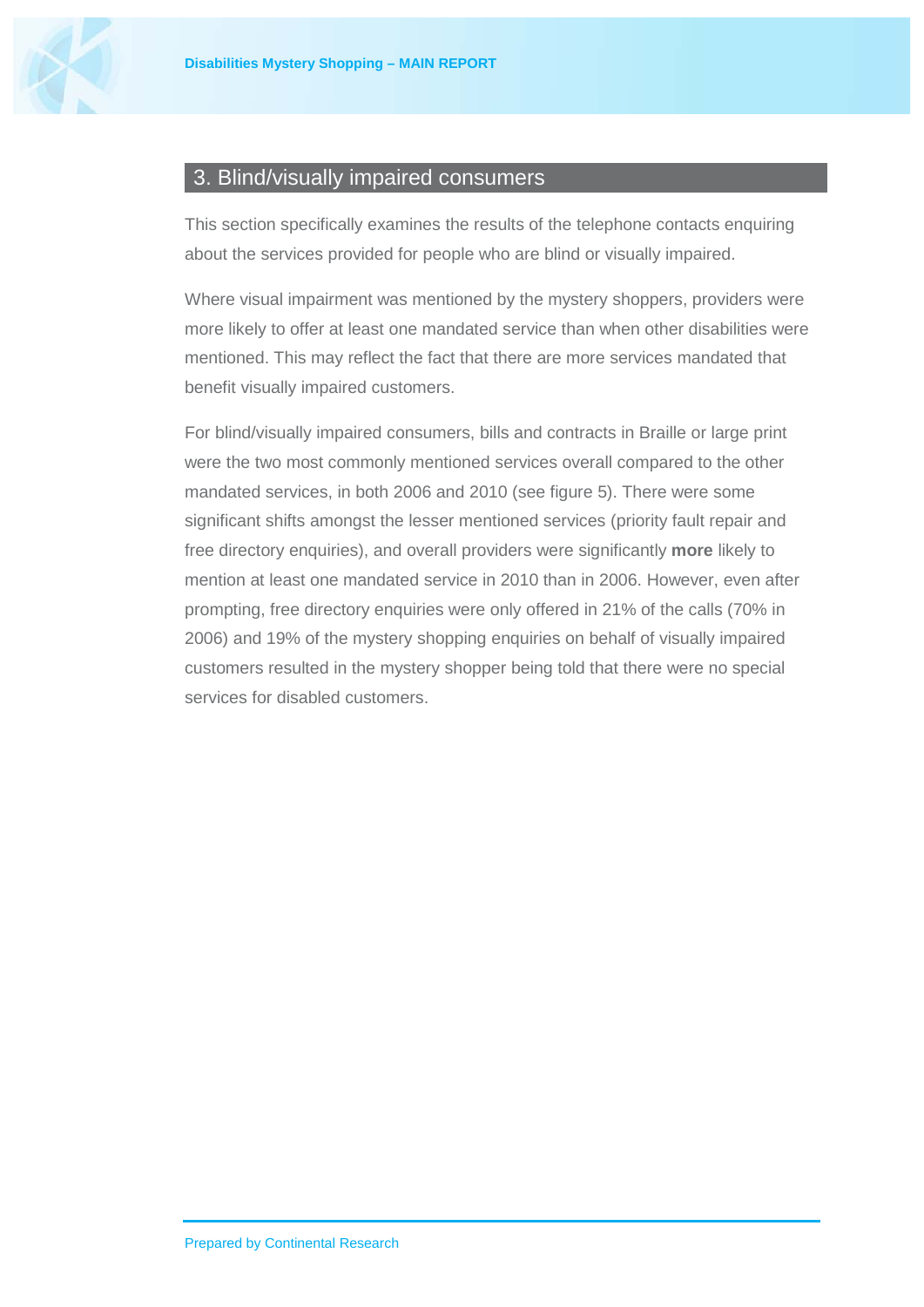

### **Figure 5: Provider comparison: services mentioned (including after prompting) for blind/visually impaired consumers**



When prompted, 89% of calls to providers on behalf of visually impaired consumers resulted in at least one mandated service being mentioned, with alternative format bills and contracts again the two most mentioned individual services (see figure 6). This was a significant drop since 2006, with free directory enquiries and throughconnection showing the biggest decline (see figure 7).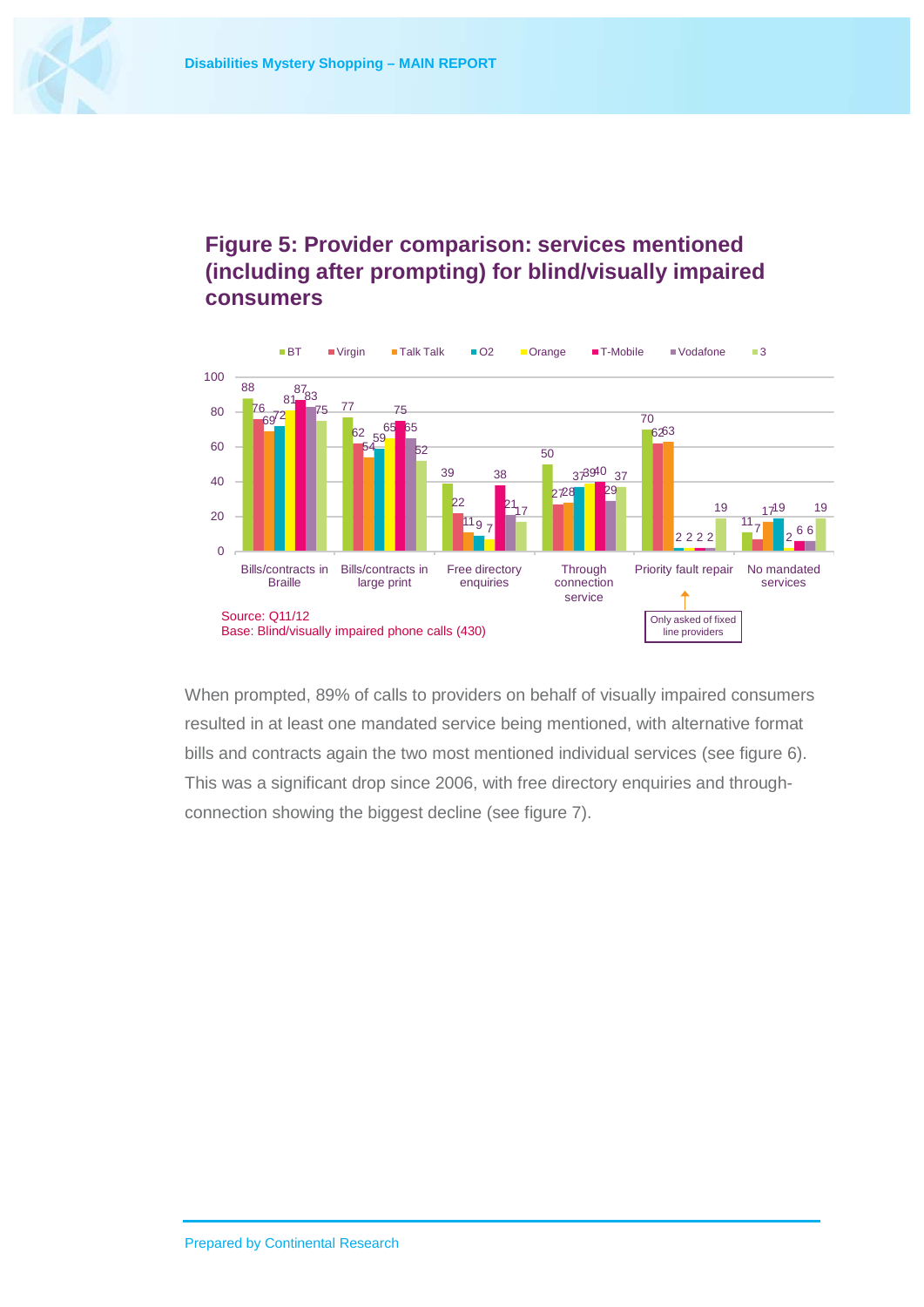

### **Figure 6: Total services mentioned (including after prompting) for blind/visually impaired customers**



In some cases, call handlers offered additional information, for example in relation to handsets. However, in 22% of calls the caller was told that there were no discounts or special offers for disabled people and in 19% of calls the caller was told that there were no special services for disabled consumers and no priority fault repair (see figure 7).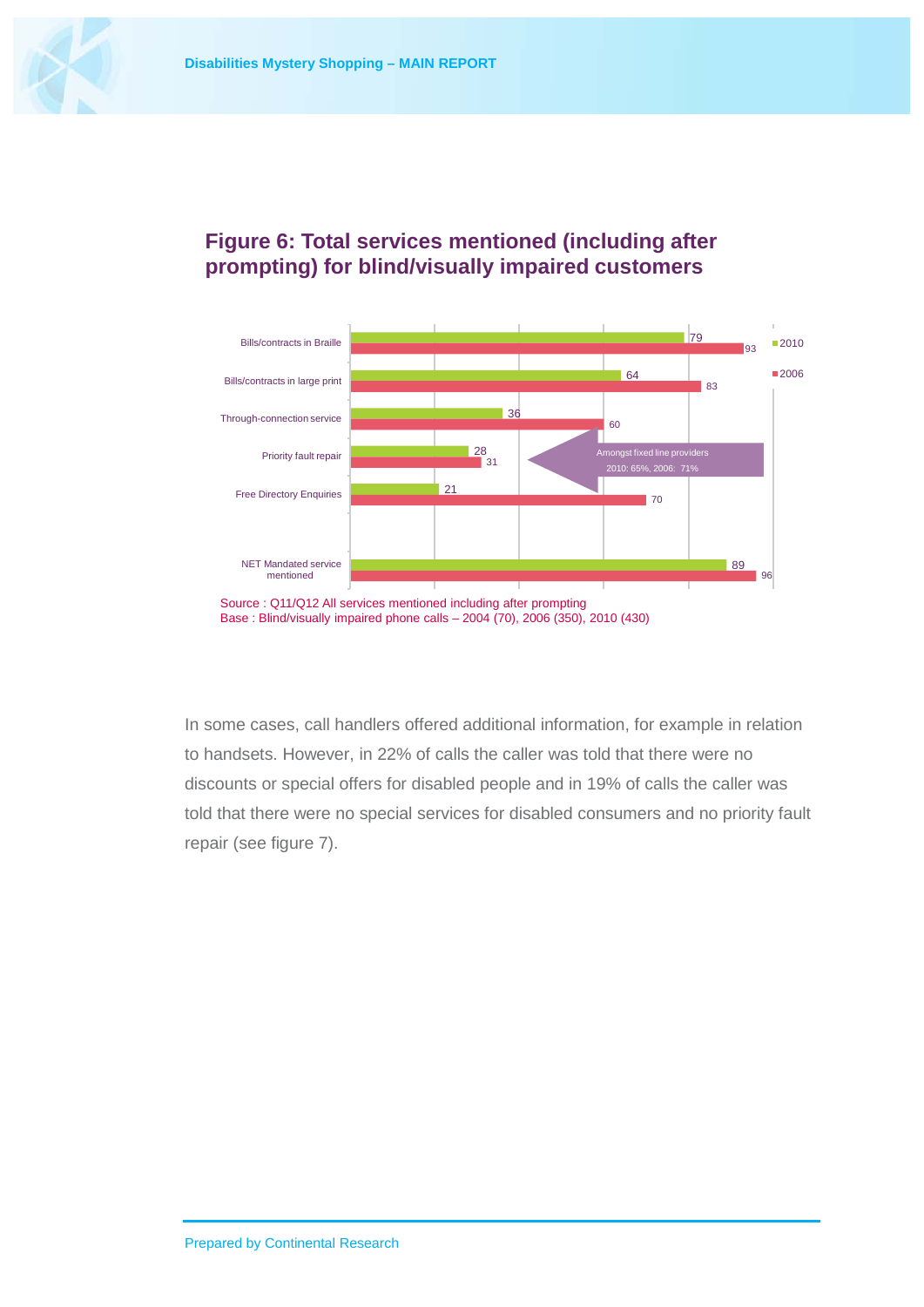





Base : Blind/visually impaired phone calls (430)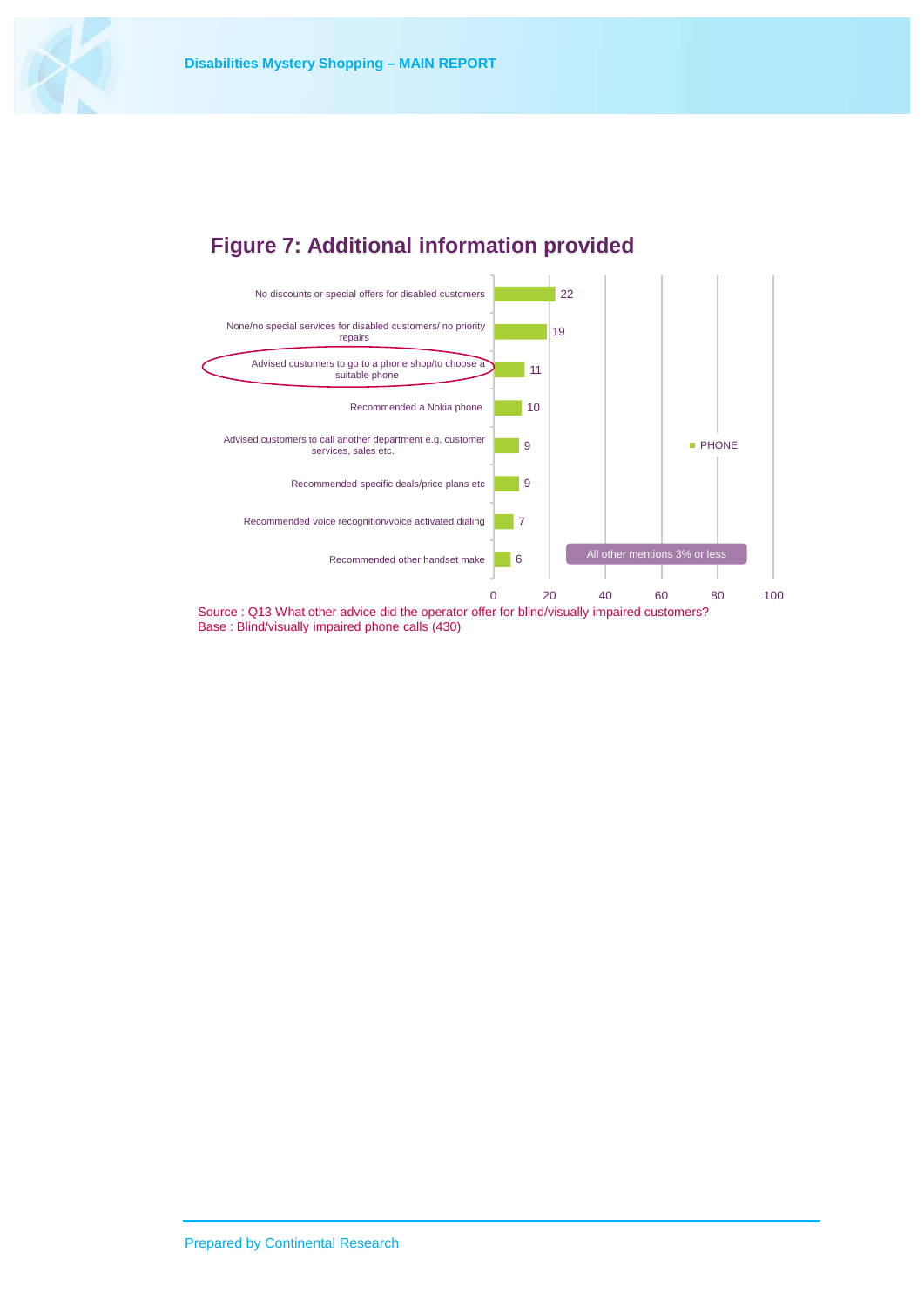

#### <span id="page-14-0"></span>4. Deaf/hard of hearing consumers

This section examines the results of the telephone contacts enquiring about the services provided for those who are deaf or hard of hearing.

The text relay service was spontaneously mentioned in over a quarter (29%) of calls, but the other two relevant services were mentioned spontaneously in less than one in 10 calls (see figure 8). Rebates for text relay calls were mentioned in 3% of mystery shopping calls (5% in 2006) and in calls to fixed line providers, priority fault repair was mentioned 17% of the time (7% in 2006).

Overall, slightly over a third (35%) of calls resulted in a mandated service being spontaneously mentioned – a slight but not significant increase over 2006.



#### **Figure 8: Provider comparison: services mentioned spontaneously for deaf/hard of hearing consumers**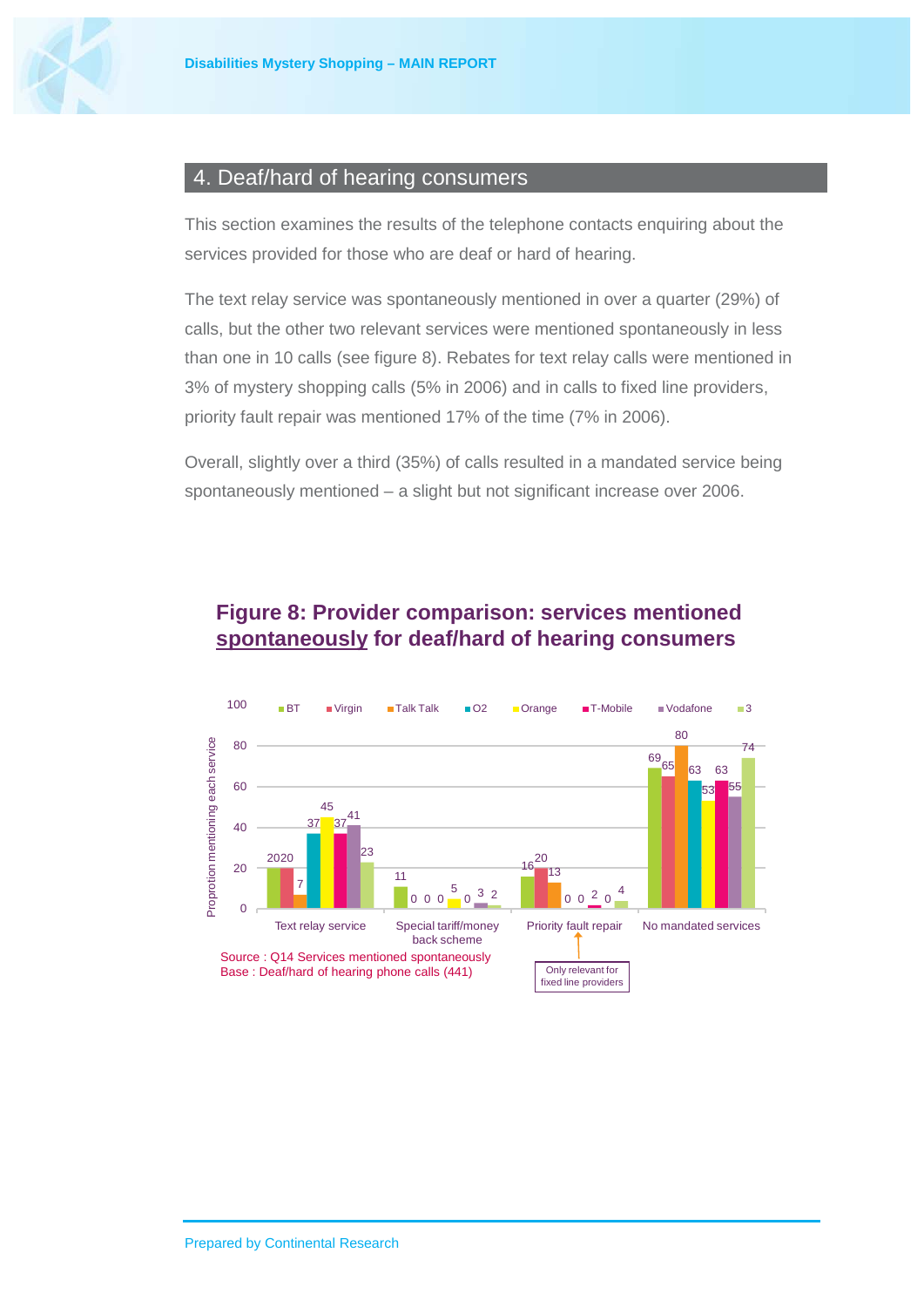

The most commonly mentioned service for deaf consumers was text relay. However, this was only mentioned 49% of the time on average even after prompting (78% in 2006). Rebates for users of text relay were only mentioned 6% of the time (33% in 2006) (see figure 9).

18% of callers were specifically told that there were no discounts for disabled customers. 22% of callers were told that there were no special services for disabled customers (see figure 11).

NB: text relay was not asked about by the mystery shoppers in the 51 text relay calls that were made (approximately six per provider) as it would have been obvious that the shopper was already using that service.

## **Figure 9: Provider comparison: services mentioned (including after prompting) for deaf/hard of hearing consumers**



All mandated services for deaf/hard of hearing customers showed a significant drop in mentions since 2006, and the proportion of calls where any services were mentioned fell from 82% to 58% (see figure 10).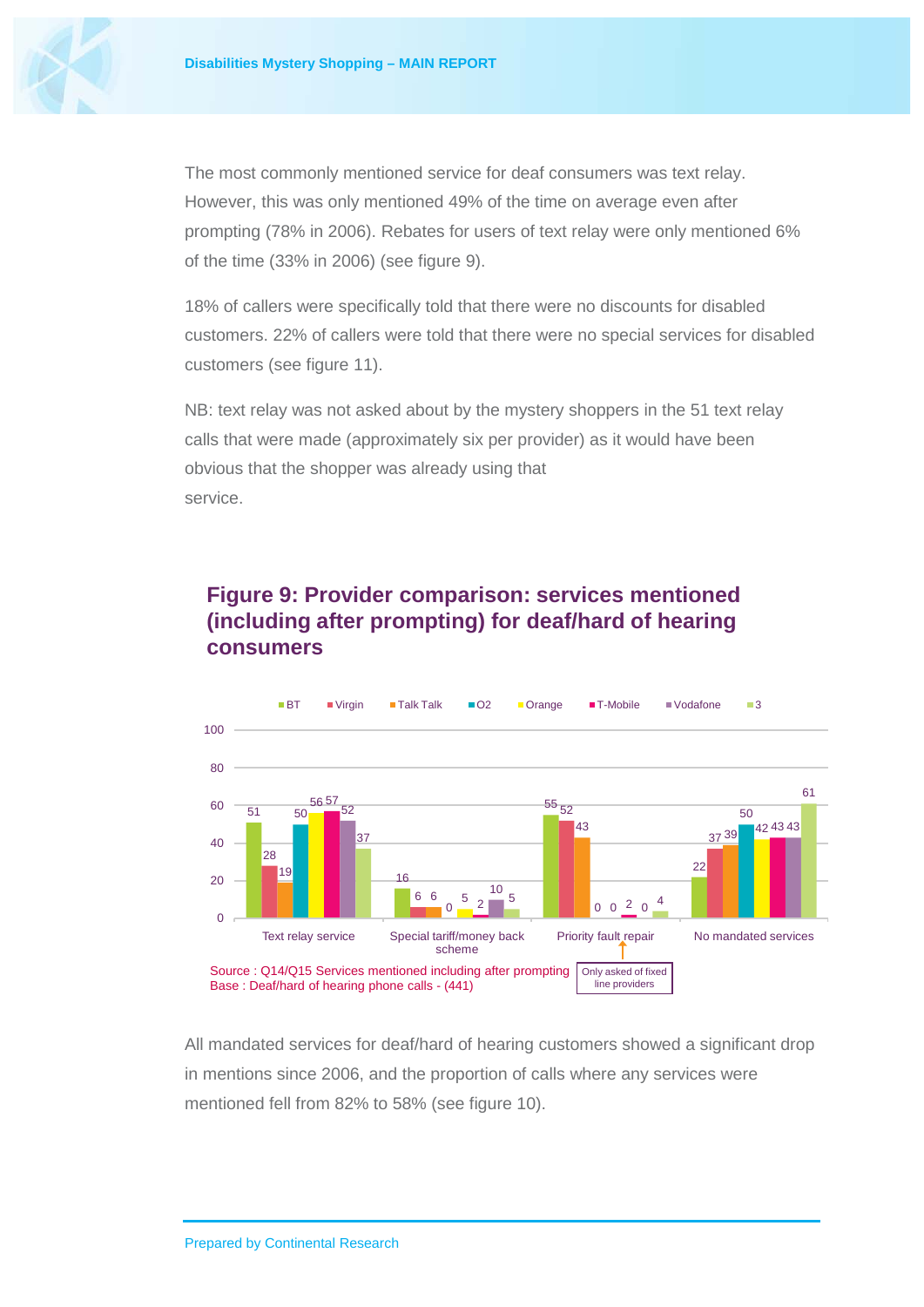

#### **Figure 10: Total services mentioned/confirmed (including after prompting) for deaf/hard of hearing customers**



#### **Figure 11: Additional information provided (by all providers)**



Source : Q16 What other advice did the call handler offer for deaf/hard of hearing customers? Base : Deaf/hard of hearing phone calls (441)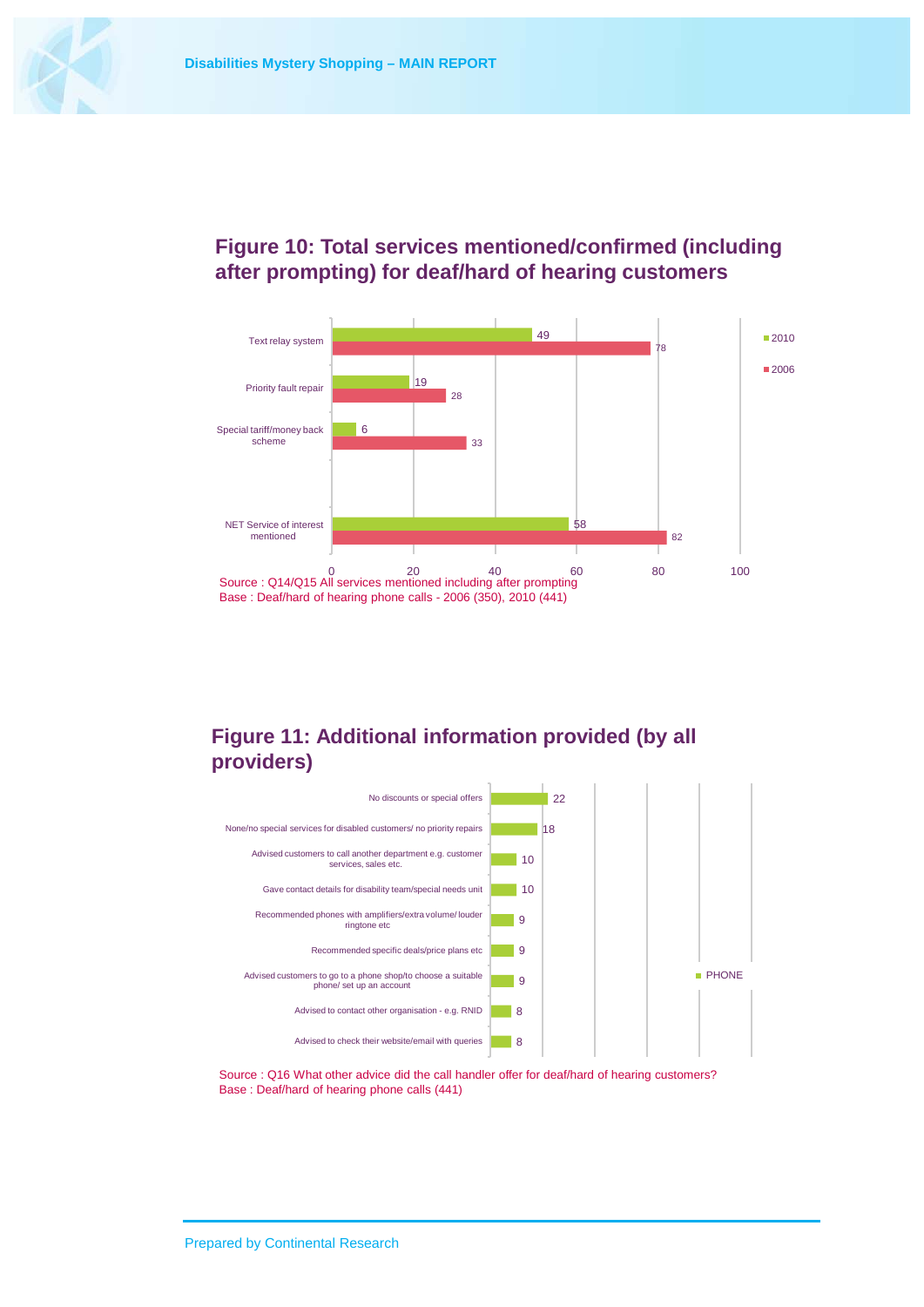

#### **4.1. Text relay calls**

<span id="page-17-0"></span>A total of 51 calls were made via text relay (approximately 6 per provider). There was a wide variety in the responses from individual call handlers. Some were extremely helpful and sympathetic, whereas some were blunt, or even came across as rude. On a number of occasions it appeared that the call handler just hung up on the call (this wasn't particular to any individual provider).

However, there were no significant differences between the amount of information provided when contacted by telephone in a voice call or via text relay, and there were no notable differences between providers (but because there were only approximately 6 text relay calls per provider it would be hard to discern any differences between them).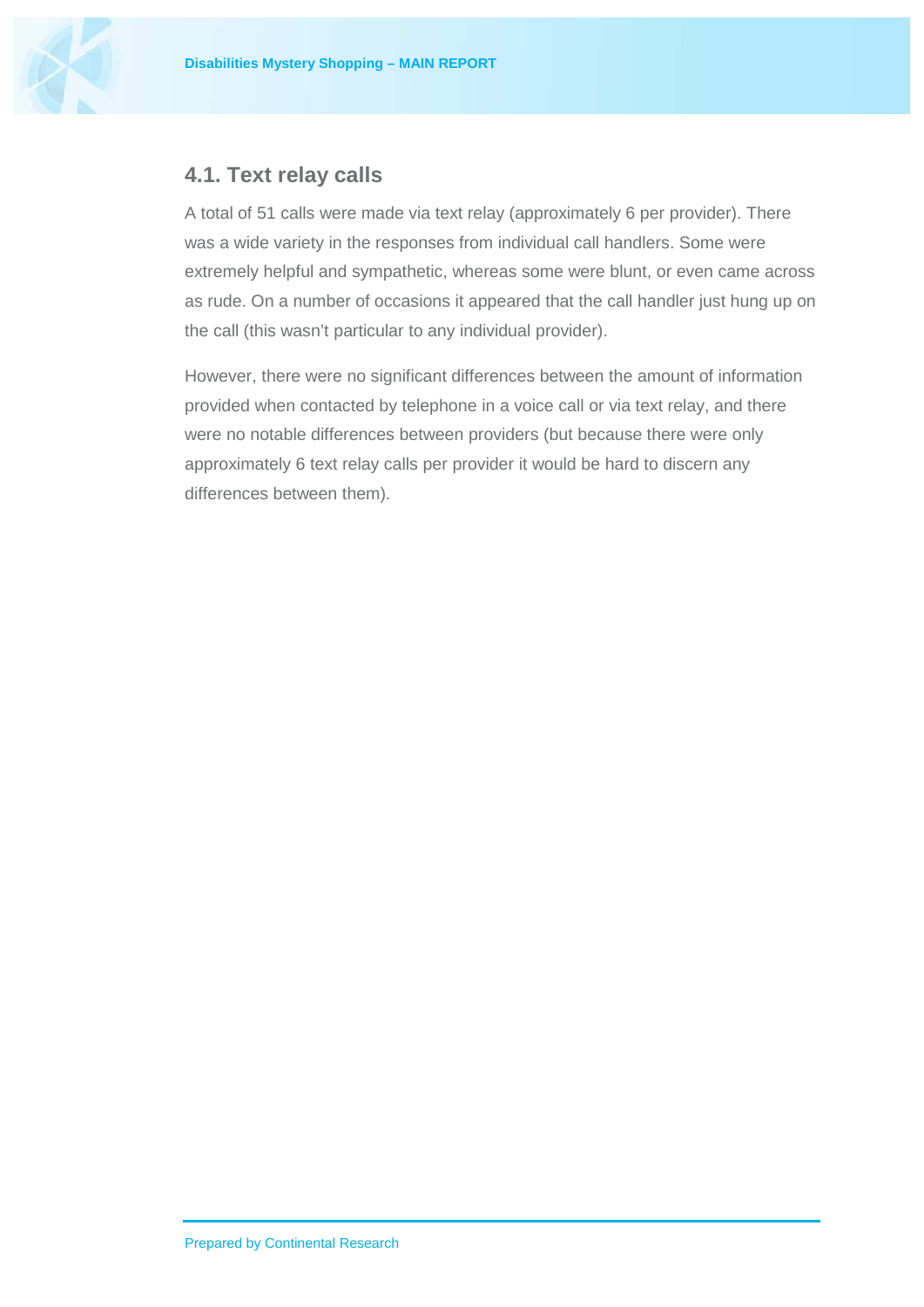

#### <span id="page-18-0"></span>5. Cognitive problems/long term hospital stay

This section provides the results for the final area of telephone contact - services for those with cognitive problems or long term hospital patients. This was the least well known area with regard to spontaneous knowledge. Overall, just a quarter (26%) of calls resulted in at least one service being mentioned spontaneously (see figure 12). However this was a significant increase over 2006, when less than one in 10 (9%) mentioned any services.

Just over one in five (21%) of calls resulted in the mystery shopper being spontaneously informed about third party account access/bill management, and 21% were told about priority fault repair (fixed line providers only).

### **Figure 12: Provider comparison: services mentioned spontaneously for customers with cognitive problems/ in hospital long term**

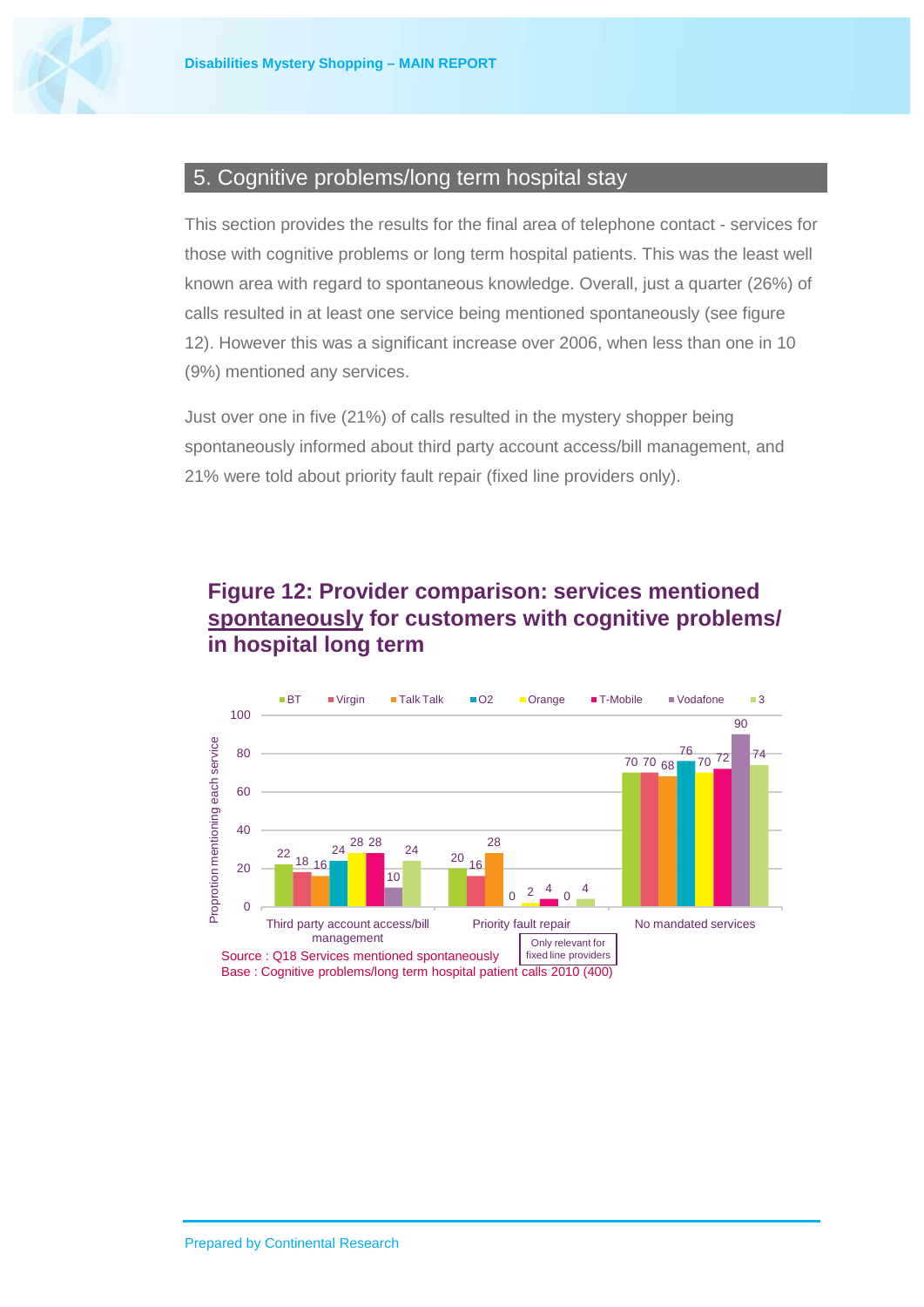

After prompting, the proportion of calls in which third party bill management was mentioned increased significantly (from 21% when asked about spontaneously to 80% when prompted).

#### **Figure 13: Provider comparison: services mentioned (including after prompting) for customers with cognitive problems/ in hospital long term**



Overall, at least one mandated service was mentioned in 83% of calls - a fall since 2006, even though priority fault repair was not asked about in the last wave (see figures 13 and 14). Priority fault repair was mentioned 59% of the time after prompting (fixed line providers only).

Again, many callers were told that there were no special services for this group of customers (22% of calls) or no discounts or special offers (20% of calls).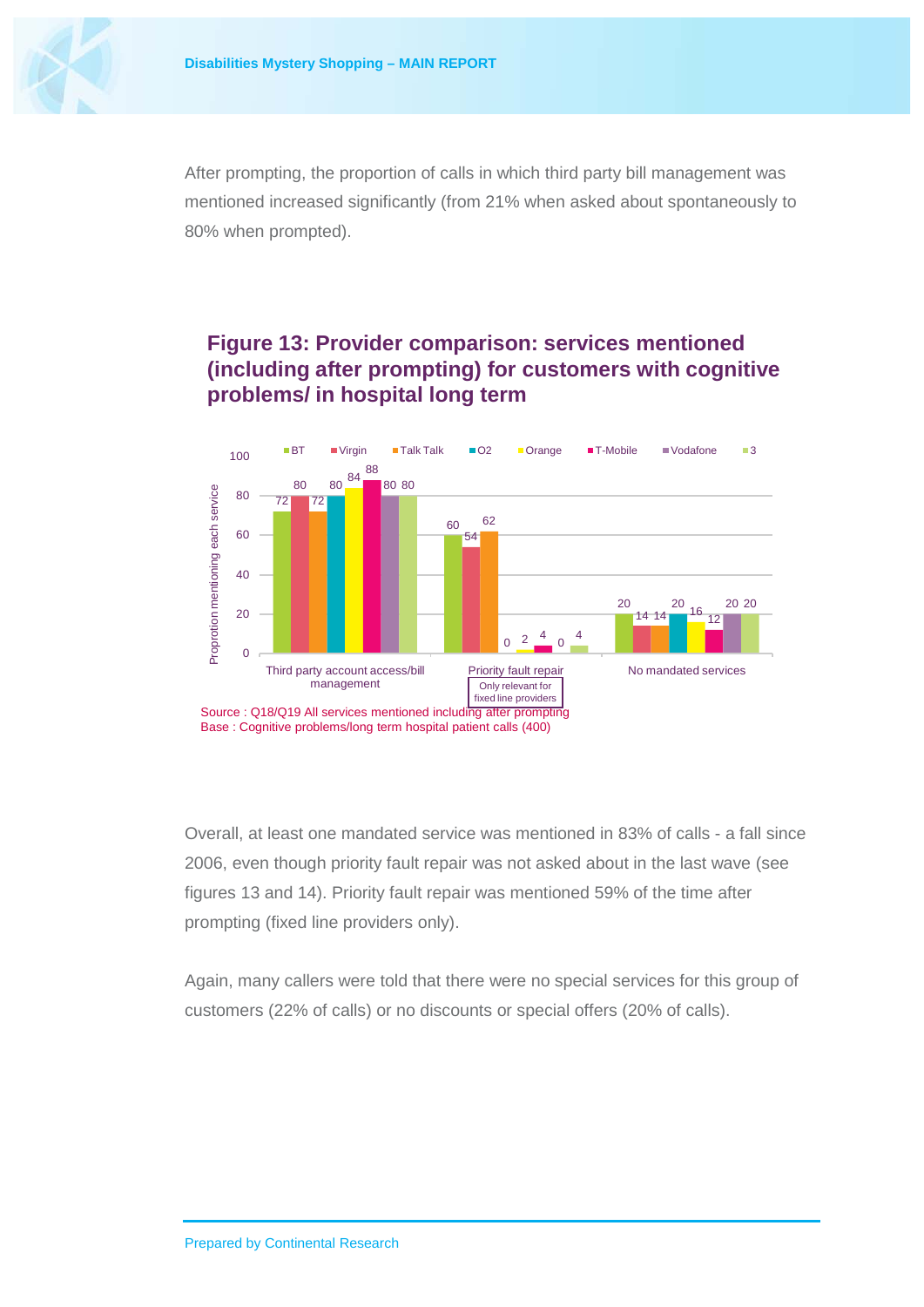

#### **Figure 14: Services mentioned (spontaneously) for customers with cognitive problems/in hospital long term by all providers**



#### **Figure 15: Additional information provided (by all providers)**



0 20 40 60 80 100 Source : Q20 What other advice did the call handler offer for customers with cognitive problems, or long term hospital patients?

Base : Cognitive problems/long term hospital patient calls (400)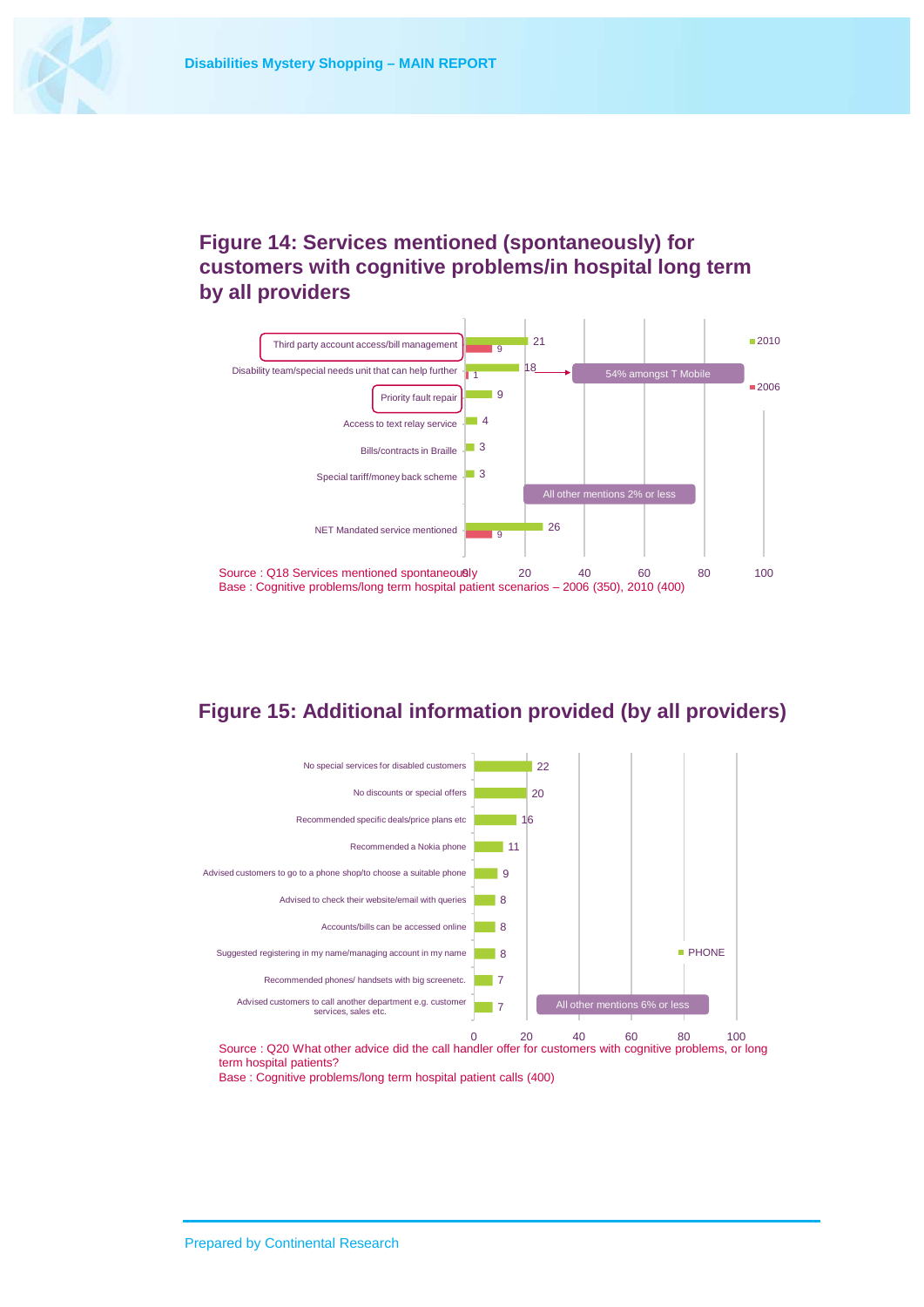

#### <span id="page-21-0"></span>6. Contact via email

15 emails (5 for each disability) were sent to each of 7 of the providers, to an enquiries email address (or similar) sourced from their website (Virgin did not have a method for non-customers to contact them electronically). Each email contained a brief enquiry/request for general information. Out of a total of 105 emails, 71 received a non-automated reply within the fieldwork period. An average of 4 days passed from each email being sent until a reply was received.

Overall, less information was provided by email than over the phone, even though the providers would have had more opportunity to research the answers than when dealing with telephone enquiries (see figures 16, 17 and 18).

Two-thirds of replies gave a URL or website address where further information could be found, and just over half gave a phone number to contact for further information. However the majority of these were for general information rather than specifically disability-related.

Although email replies were generally clear and easy to understand, this was largely due to the lack of detailed information provided. Mystery shoppers were asked to rate the clarity and ease of understanding of the replies, on a scale of 1-5 (where 1 was not at all clear and easy to understand, and 5 was very clear and easy to understand). The average score across all providers was just under 4, and there was minimal difference between each of the individual providers' scores.

.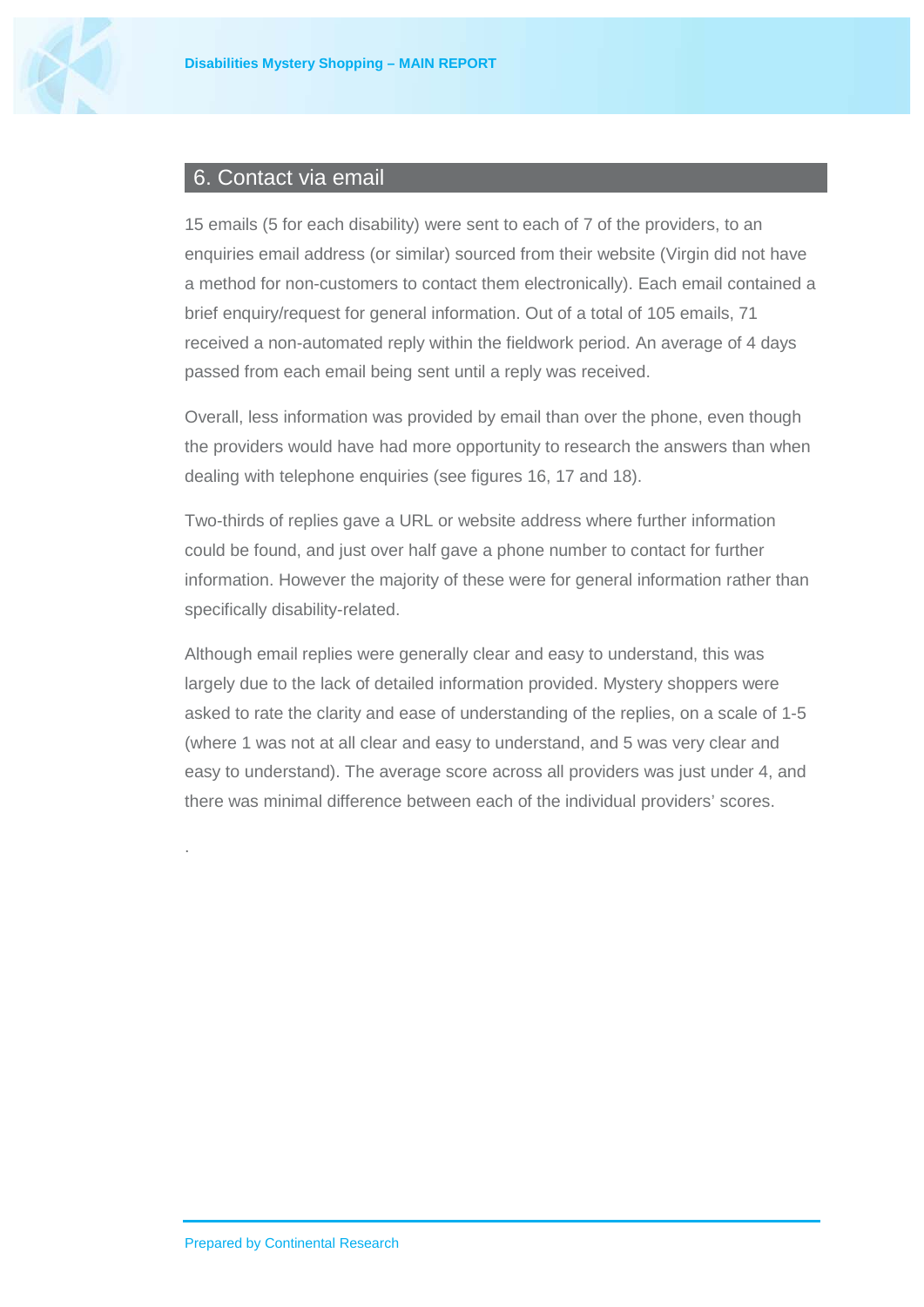

#### **Figure 16: Services mentioned (spontaneously) for blind/visually impaired customers by all providers: phone vs. email**



Base : Blind/visually impaired phone calls/emails –(430/24 – **note very low base size for email**)

#### **Figure 17: Services mentioned (spontaneously) for deaf/hard of hearing customers by all providers: phone vs. email**

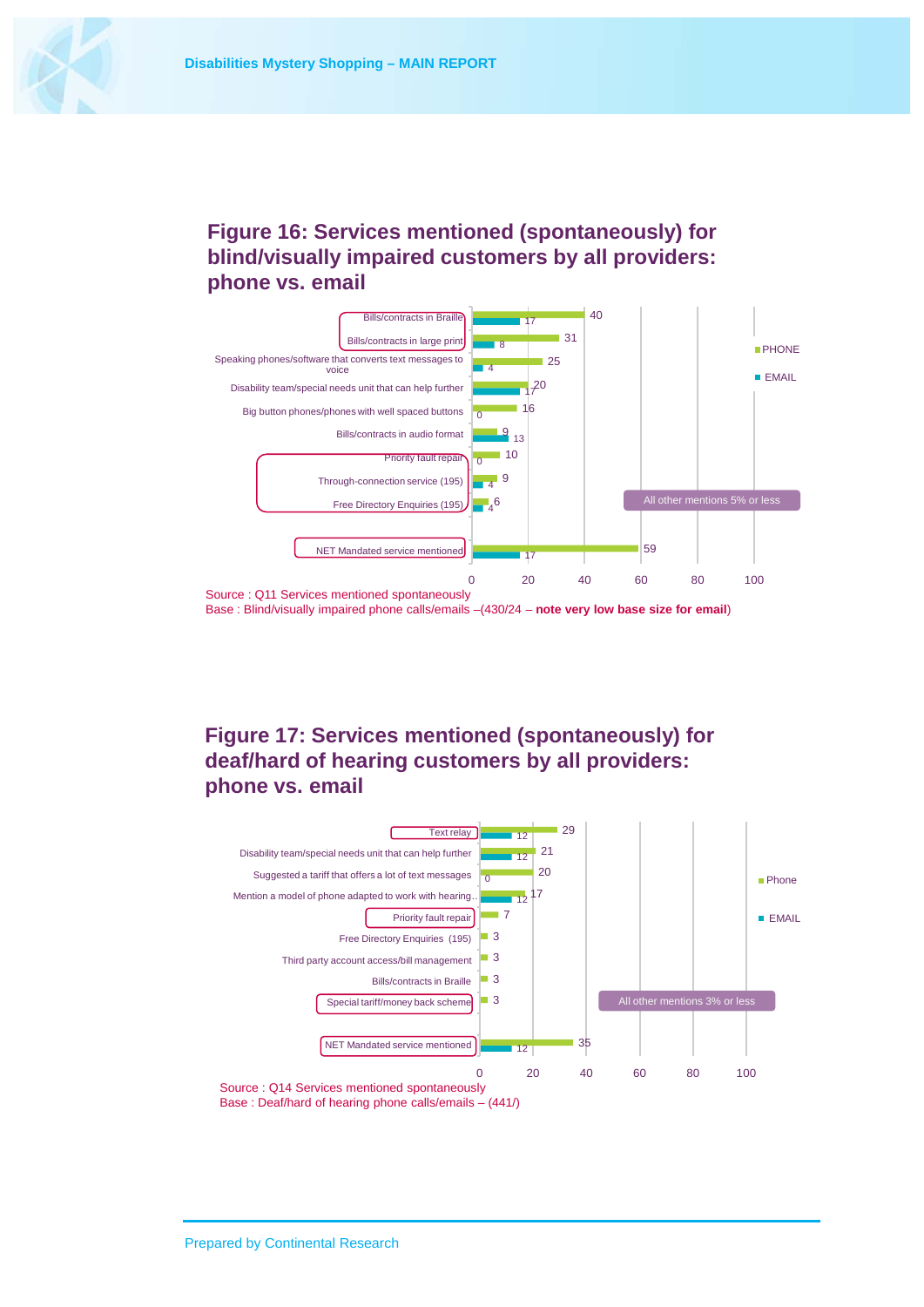

#### **Figure 18: Services mentioned (spontaneously) for customers with cognitive problems/in hospital long term by all providers: phone vs. email**

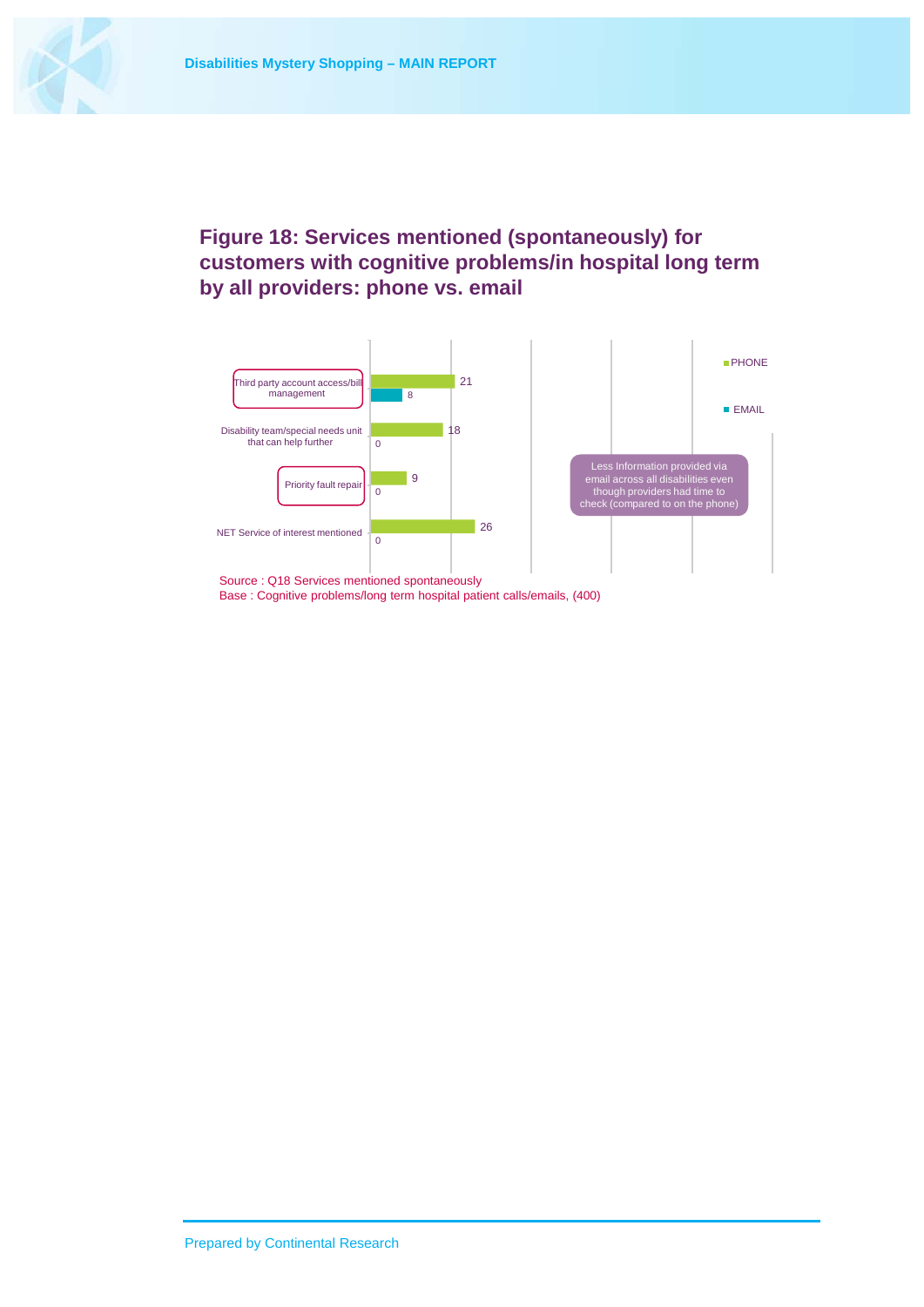

#### <span id="page-24-0"></span>7. Website assessment

#### <span id="page-24-1"></span>**7.1. Method**

Each provider's website was also evaluated to see if it contained relevant information for customers with disabilities. The research was a qualitative exercise, with each site assessed once within a limited period of time, so the scores are representative of one person's experience on the day that the assessment was conducted.

The main aims of the website assessment were to evaluate:

- How easy it was to find this information from the home page
- What sort of information was returned when specific key words were searched for

A dedicated mystery shopper evaluated all sites to allow consistent comparisons, using the process as follows:

- Start on home page
- Find search box
- Search for each of the relevant words and phrases (Disabled; Disability; Help for disabilities; Deaf; Hard of hearing; Blind; Visually impaired; Cognitive problems; Hospital stay)
- They then used their initiative to try to find additional relevant information
- A minimum of 20 minutes was spent per site (unless all information was found)
- A maximum of 30 minutes was spent per site

The mystery shopper then filled in an evaluation form for each website.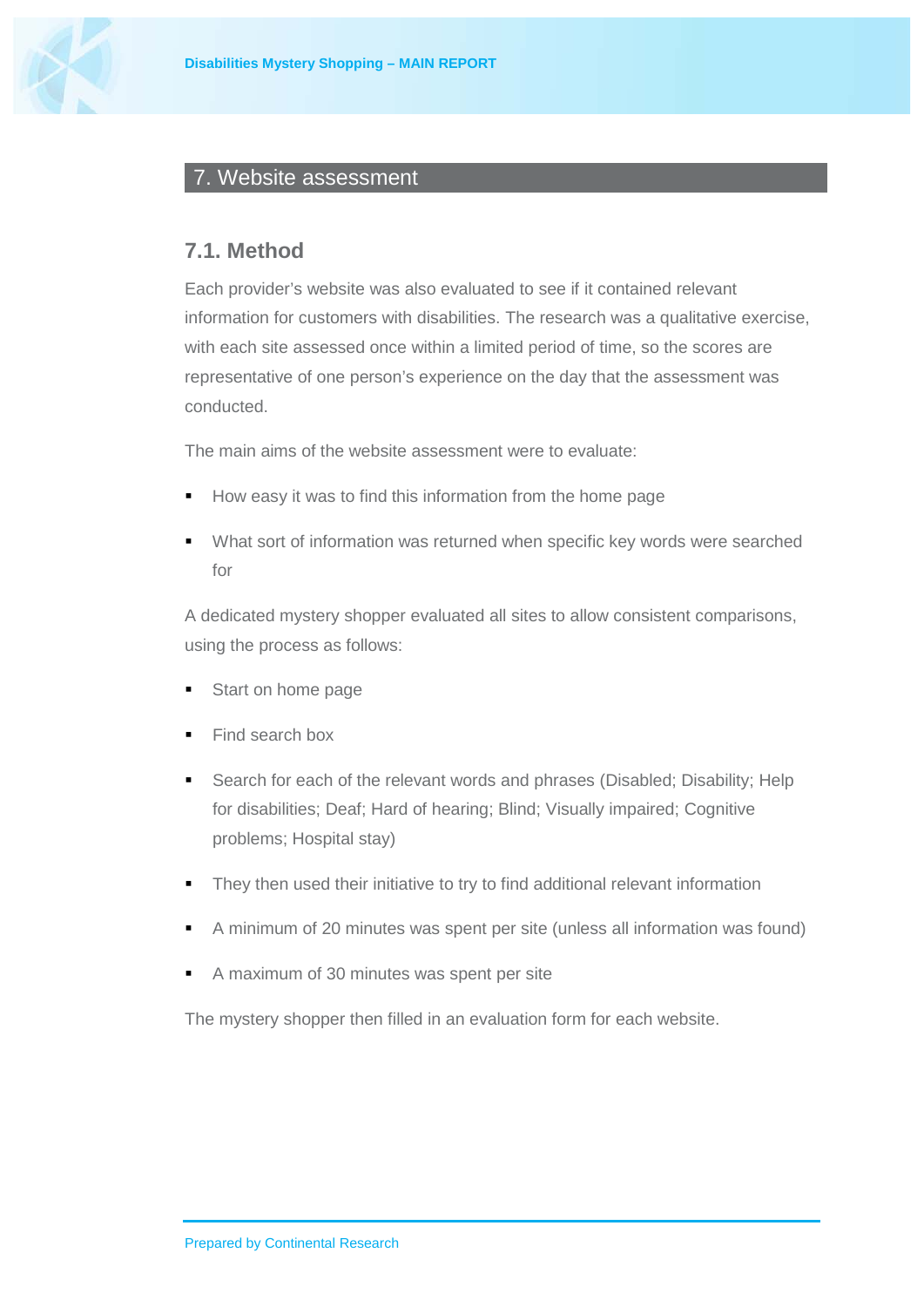

#### <span id="page-25-0"></span>**7.2. Findings**

The results for the search terms varied from website to website, with some providing highly relevant links for particular terms, and some not providing any links at all. The search terms *'hospital stay'* and *'cognitive problems'* didn't provide any information on any of the sites and the mystery shopper was not able to find any mention of special tariffs or rebates for textphone users on any website (within the parameters of the exercise).

The websites were also assessed with regard to the **clarity** of information provided and how **easy** it was to find on each provider's website, across the differing disabilities. As previously mentioned, the mystery shopper initially searched for specific words and phrases, and then, if necessary searched the site further (for up to 30 minutes) until the relevant information was found. Information was then rated on a scale of 1 to 5 (where  $1 = \text{not}$  at all, and  $5 = \text{very}$ ), firstly for how clear and easy to understand it was, and then how easy it was to find. The average scores across all the websites are shown on the chart below.

The following table gives a breakdown of the total number of websites that featured any information about the relevant service for each specific disability. Free directory enquiries, bills/contracts in Braille or large print, and access to text relay services were the most frequently mentioned.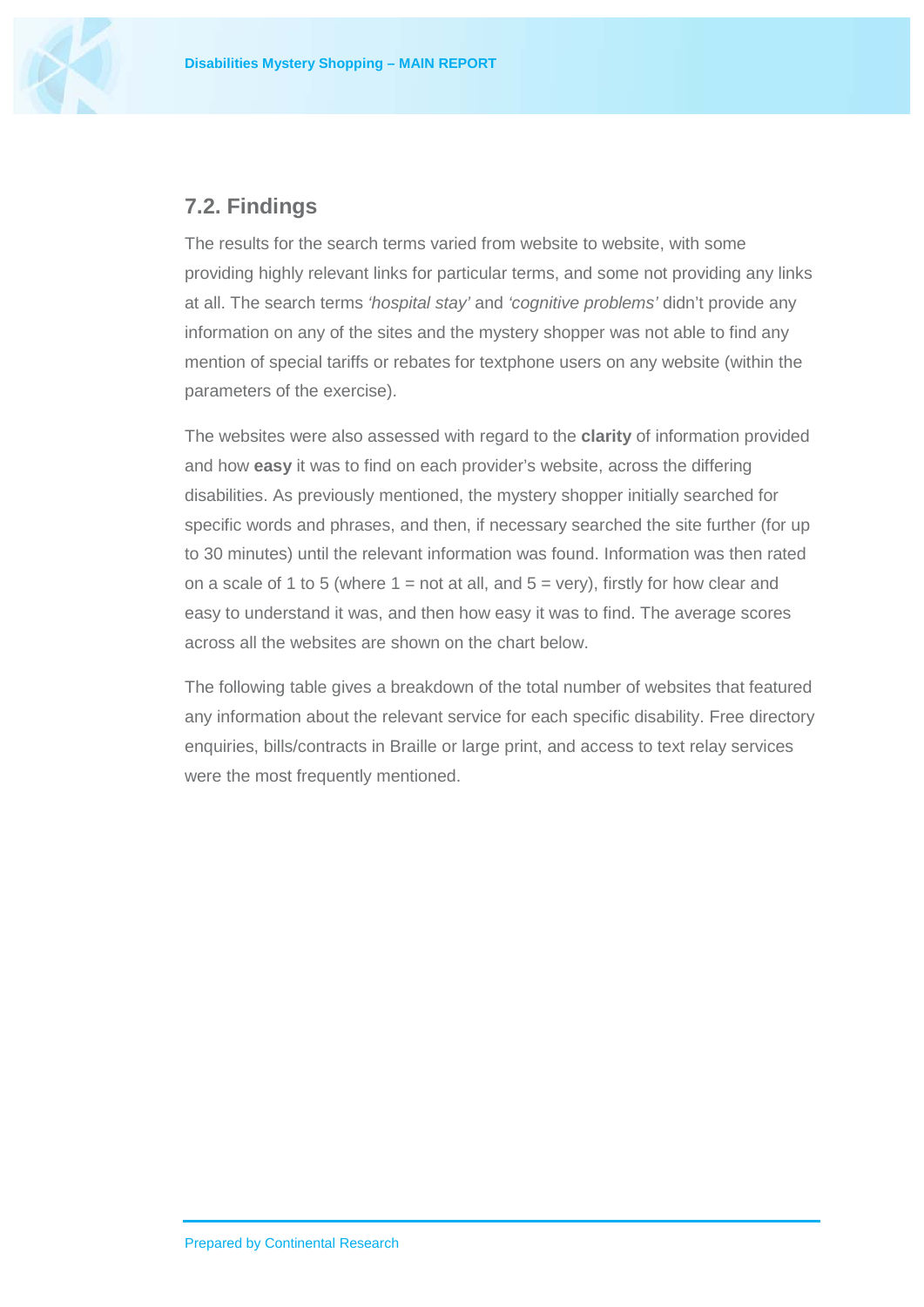

|                                               | <b>Blind/visually</b><br>impaired                                        | <b>Deaf/hard of</b><br>hearing | <b>Cognitive</b><br>impairment/long<br>term hospital stay |
|-----------------------------------------------|--------------------------------------------------------------------------|--------------------------------|-----------------------------------------------------------|
| <b>Free Directory Enquiries</b>               | 5                                                                        | N/A                            | N/A                                                       |
| <b>Through-connection</b><br>service          | $\overline{2}$                                                           | N/A                            | N/A                                                       |
| <b>Bills/contracts in Braille</b>             | $\overline{4}$                                                           | N/A                            | N/A                                                       |
| <b>Bills/contracts in large</b><br>print      | $\overline{4}$                                                           | N/A                            | N/A                                                       |
| Priority fault repair (fixed<br>line only)    | $\overline{2}$                                                           | $\overline{2}$                 | $\overline{2}$                                            |
| <b>Access to text relay</b><br>service        | N/A                                                                      | $\overline{4}$                 | N/A                                                       |
| <b>Special tariff/money back</b><br>scheme    | N/A                                                                      | $\overline{0}$                 | N/A                                                       |
| Third party account<br>access/bill management | N/A                                                                      | N/A                            | 1                                                         |
| <b>TOTAL</b>                                  | 17 (out of 35<br>possible services<br>that could have<br>been mentioned) | 6 (out of 19)                  | 3 (out of 11)                                             |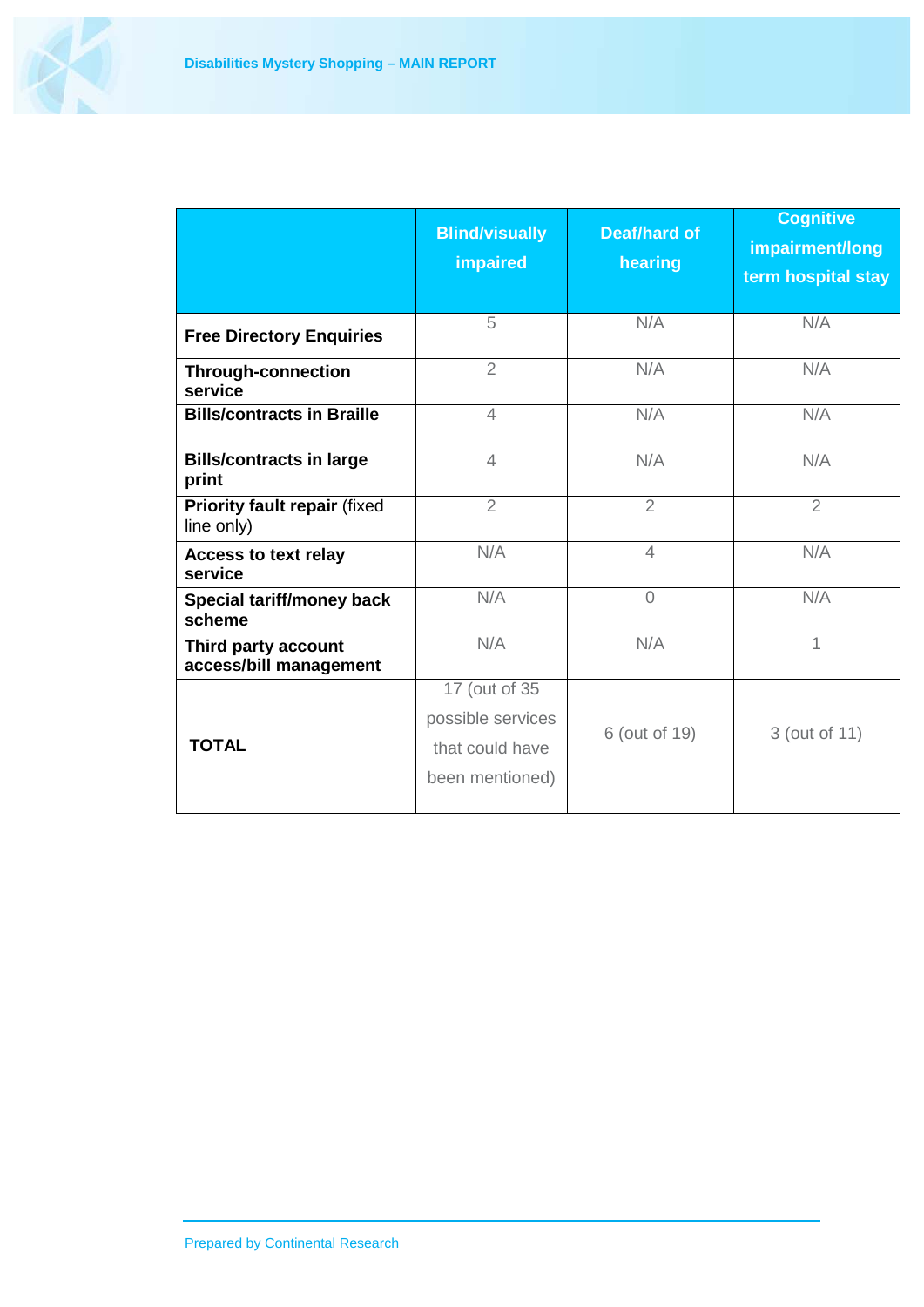

#### <span id="page-27-0"></span>8. Summary and conclusions

#### <span id="page-27-1"></span>**8.1. Current performance on mandated services**

Just over a third of callers were spontaneously provided with information on at least one mandated service.

When call handlers were prompted (with minimum detail), three-quarters of callers were provided with information on at least one mandated service. However, they did not necessarily receive information on all the mandated services that would have benefited them or the person on whose behalf they were calling.

With regard to level of mandated information provided, provider performances vary from disability to disability, and from service to service.

Some providers stood out as offering a better response, particularly on some services, but no single provider stood out as offering a significantly worse response than the average.

#### <span id="page-27-2"></span>**8.2. Performance on mandated services - 2010 vs. 2006**

Providers had improved their performance when asked for information spontaneously (industry average increased from 29% in 2006 to 37% in 2010).

However when prompted, providers performed less well (decreased from 91% to 75%).

No single provider is primarily responsible for the overall drop – performance is lower across all of them.

.